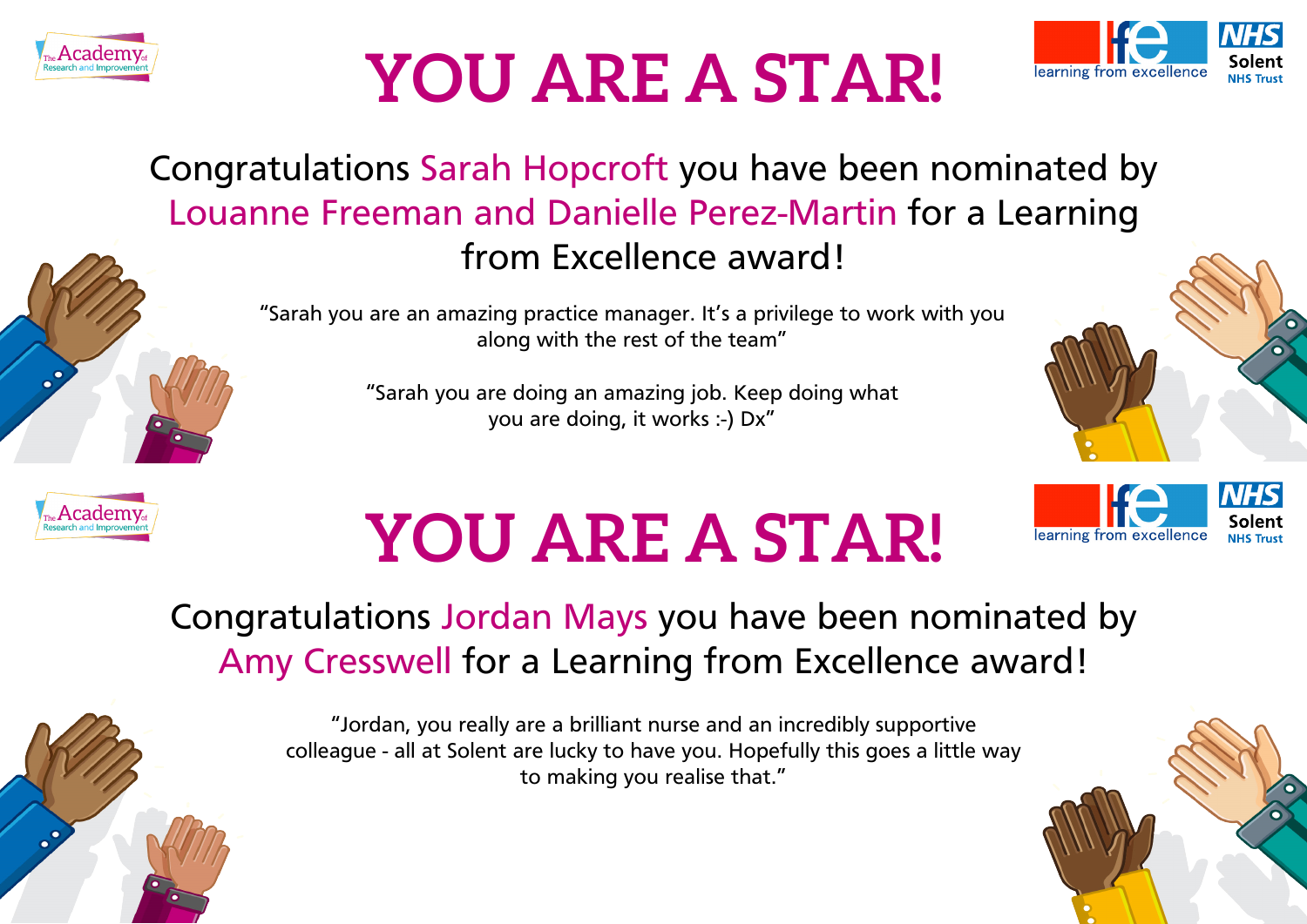



#### Congratulations Teresa Navarro you have been nominated by Laurie Wilson for a Learning from Excellence award!



"Thank you for ALL that you continually do, from refreshing our room trolleys to making us cuppas when we are having a tough day - we couldn't do it without you!"





# **YOU ARE A STAR!**

#### Congratulations Jack Martin you have been nominated by Melanie Tipple for a Learning from Excellence award!

"Jack has really stepped up to the job of managing PPE and supplying it out to everyone that needs it. He really took everything on so easily and has helped so many people."

"Well done Jack, you have done such a good job!"

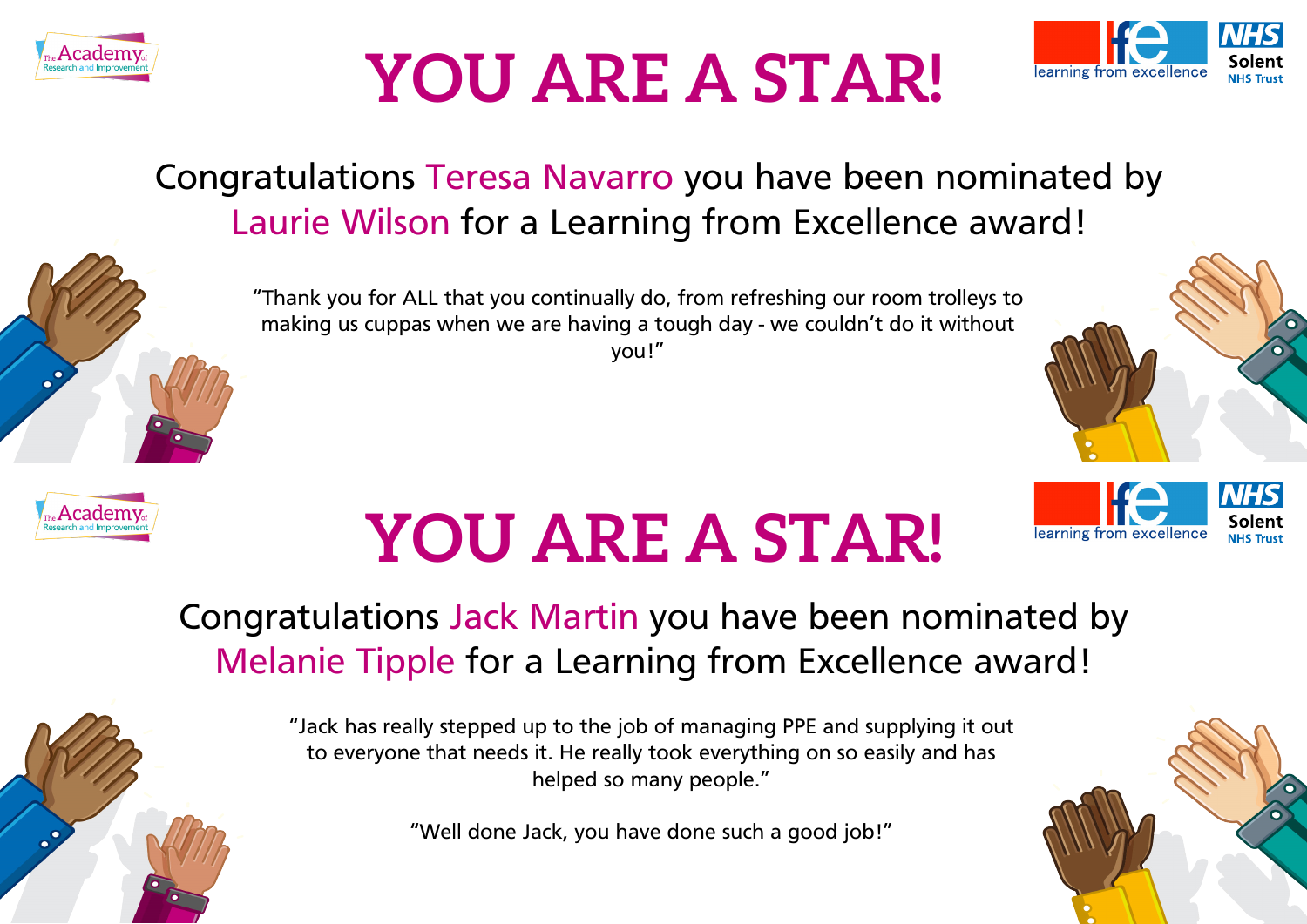



#### Congratulations Becky Seabrook you have been nominated by Alice Hands for a Learning from Excellence award!





#### "Both Connie and Becky have always been so kind and compassionate towards all staff members making them feel welcome and part of the Solent family. They really go the extra mile in making sure everyone is comfortable and always act professionally when tackling problems. I would like to say a massive thank you to Connie and Becky, you are both a massive asset to Solent!"



learning from excellence

**NH** inlent

# **YOU ARE A STAR!**

#### Congratulations Connie Porter you have been nominated by Alice Hands for a Learning from Excellence award!



"Both Connie and Becky have always been so kind and compassionate towards all staff members making them feel welcome and part of the Solent family. They really go the extra mile in making sure everyone is comfortable and always act professionally when tackling problems. I would like to say a massive thank you to Connie and Becky, you are both a massive asset to Solent!"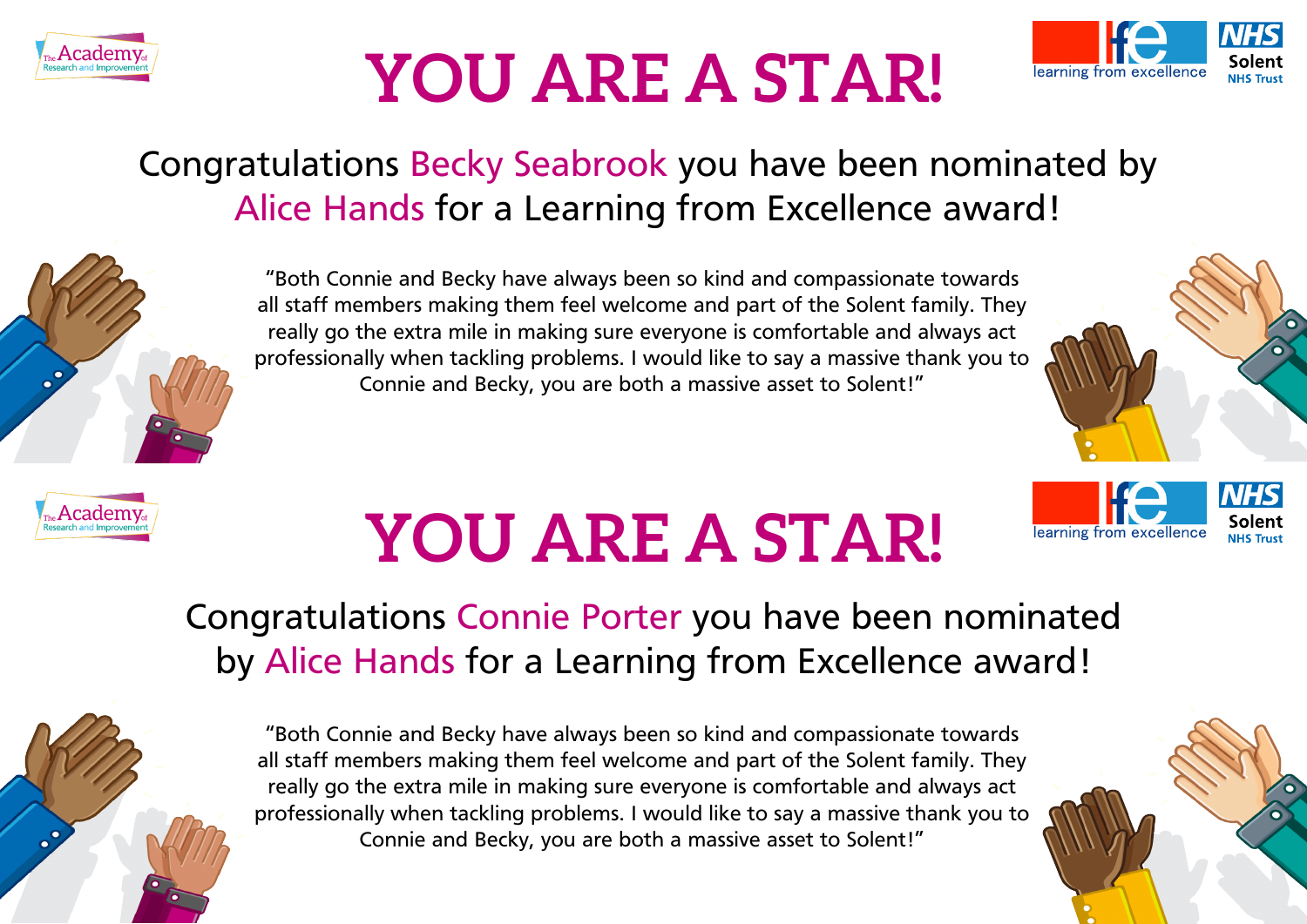



learning from excellence

#### Congratulations Jacqui Wilkinson you have been nominated by Joanna Simpkins for a Learning from Excellence award!



"Jacqui you have been a brilliant manager and it has been a pleasure to work in the EiP team over a global pandemic! You are so supportive and kind and have worked flexibly and been very adaptable over this period with a new team. Thank you :)"



# **YOU ARE A STAR!**

#### Congratulations Lauren Barnatt you have been nominated by Katie Steer for a Learning from Excellence award!



"Lauren has been a massive support to the team, she has taken the new technology and working from home in her stride and helped others who may not be so confident. She phones colleagues to check in and support their wellbeing when working from home. She has also taken the initiative and picked up work where there have been gaps due to Covid, and helped new starters and returners to settle into their roles."

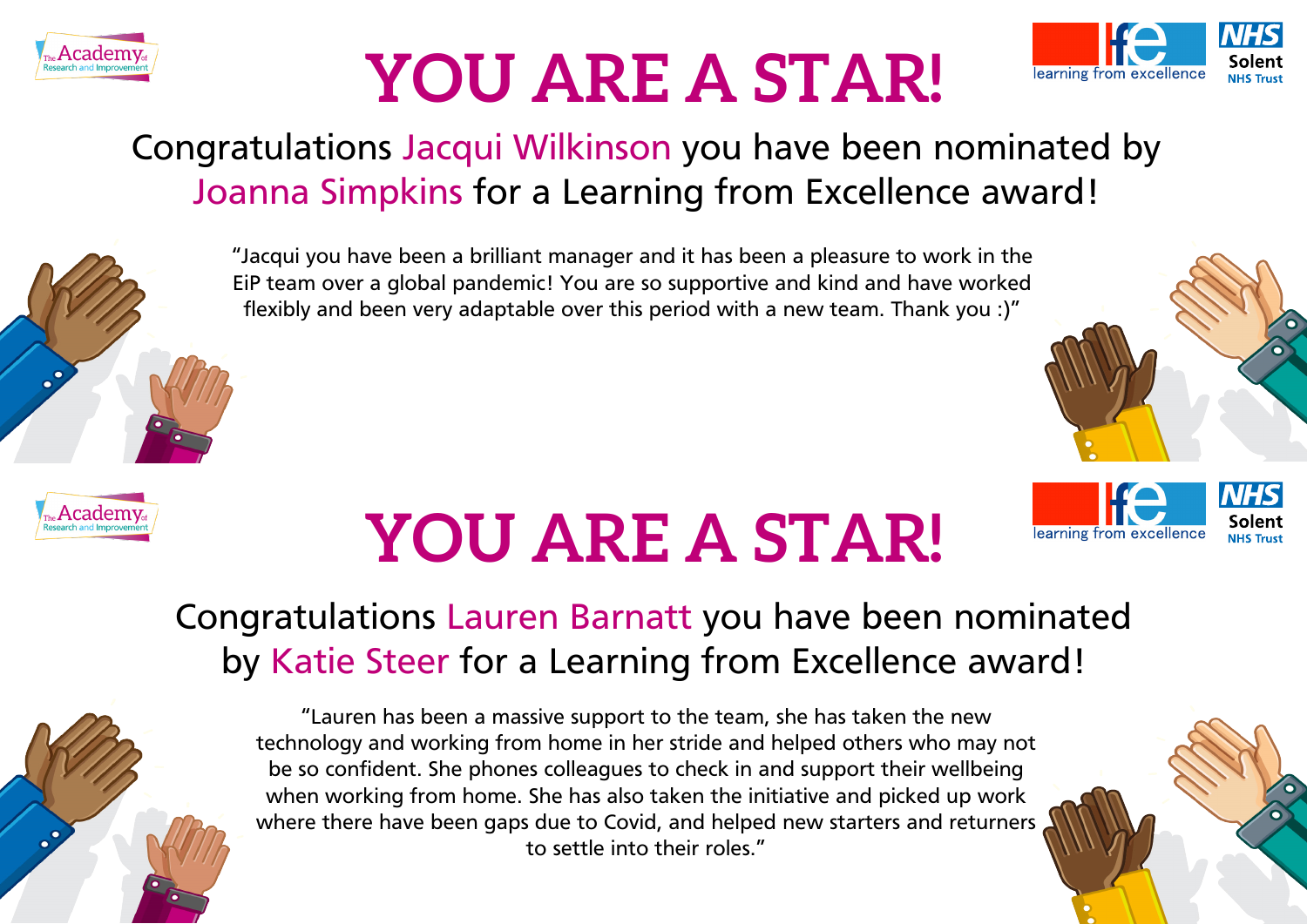



#### Congratulations Stuart Gemmell you have been nominated by Sally Ann Belward for a Learning from Excellence award!

"Stuart you are a hard working professional with a great work ethic and compassion for those with whom you come into contact. You are honest, accountable and respectful. You are a team worker who ensures everyone counts. In short, you epitomise Solent's HEART values and should be recognised as such."



learning from excel

Solent



# **YOU ARE A STAR!**

### Congratulations Rory Constable you have been nominated by Laura Porter for a Learning from Excellence award!

"For always offering understanding and providing high levels of support throughout any situation!"

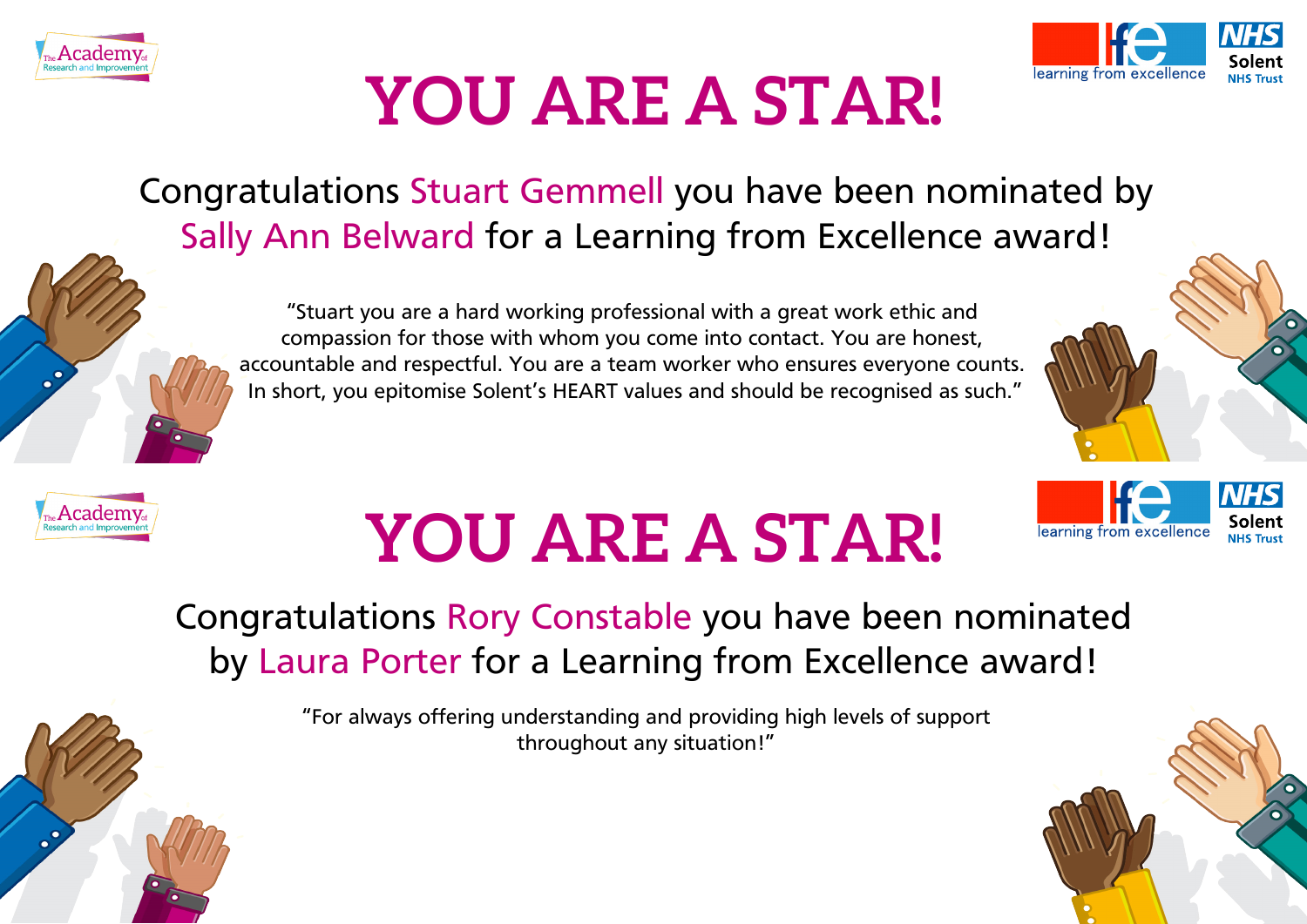



#### Congratulations Sarah Hopcroft you have been nominated by Alison Stacey for a Learning from Excellence award!

"If ever you doubted that you would make it through, you have not only done so but brought a tighter and more supportive team with you. Thank you."



# **YOU ARE A STAR!**



#### Congratulations Hannah Maskell you have been nominated by Sally Shillakar for a Learning from Excellence award!

"Thank you for your help with setting up the resources on OneDrive and empowering HV to have a lot of information in one place"

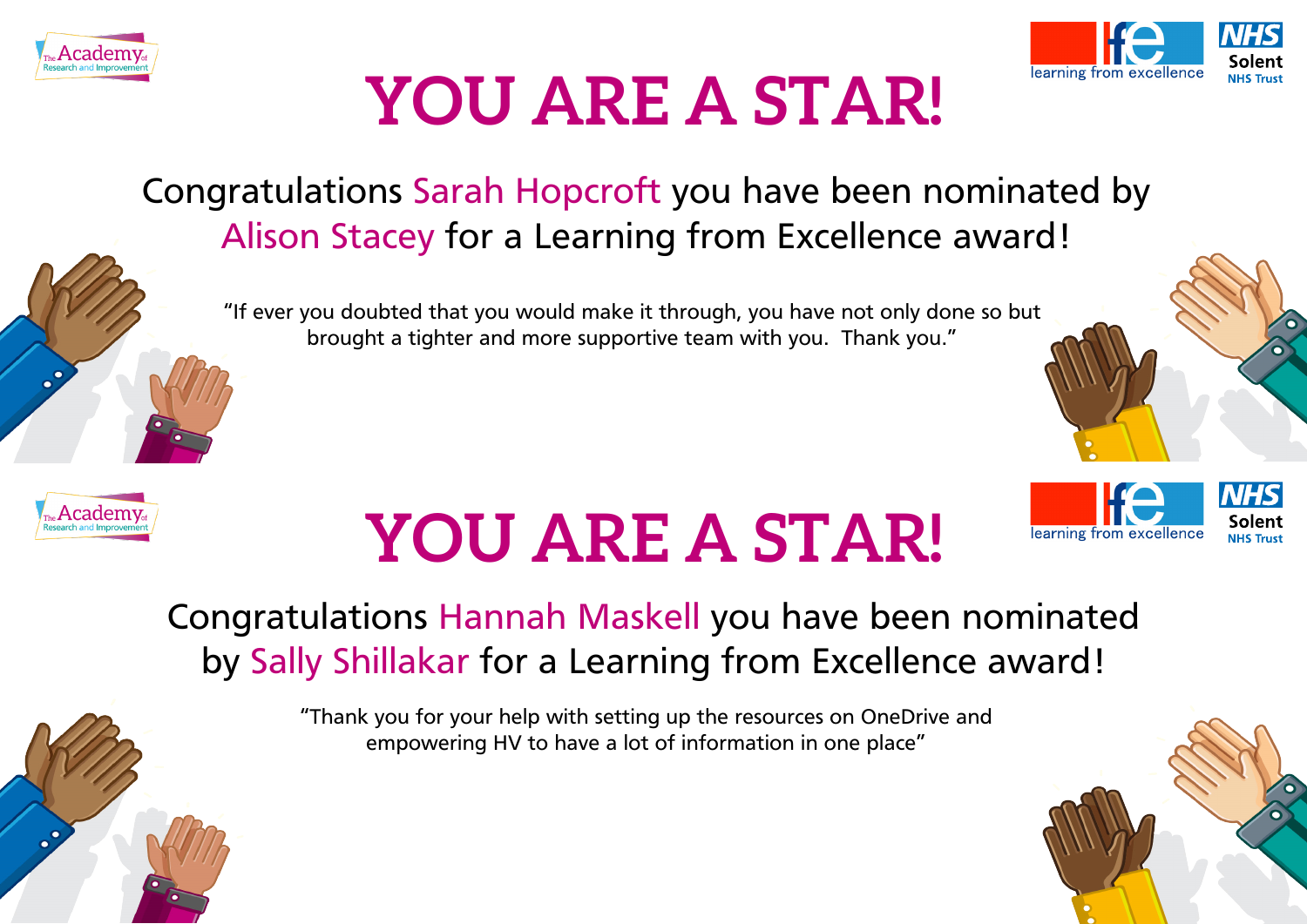



#### Congratulations Jacqui Oates you have been nominated by Victoria Harris for a Learning from Excellence award!

"Very supportive manager who is a great role model. Thank you for sewing us all bags with our initials on to put uniforms in during the pandemic. You are wonderful. "





# **YOU ARE A STAR!**



Congratulations Carol Radford you have been nominated by Lucy Walker for a Learning from Excellence award!

"Carol, thankyou. You are a real superstar."

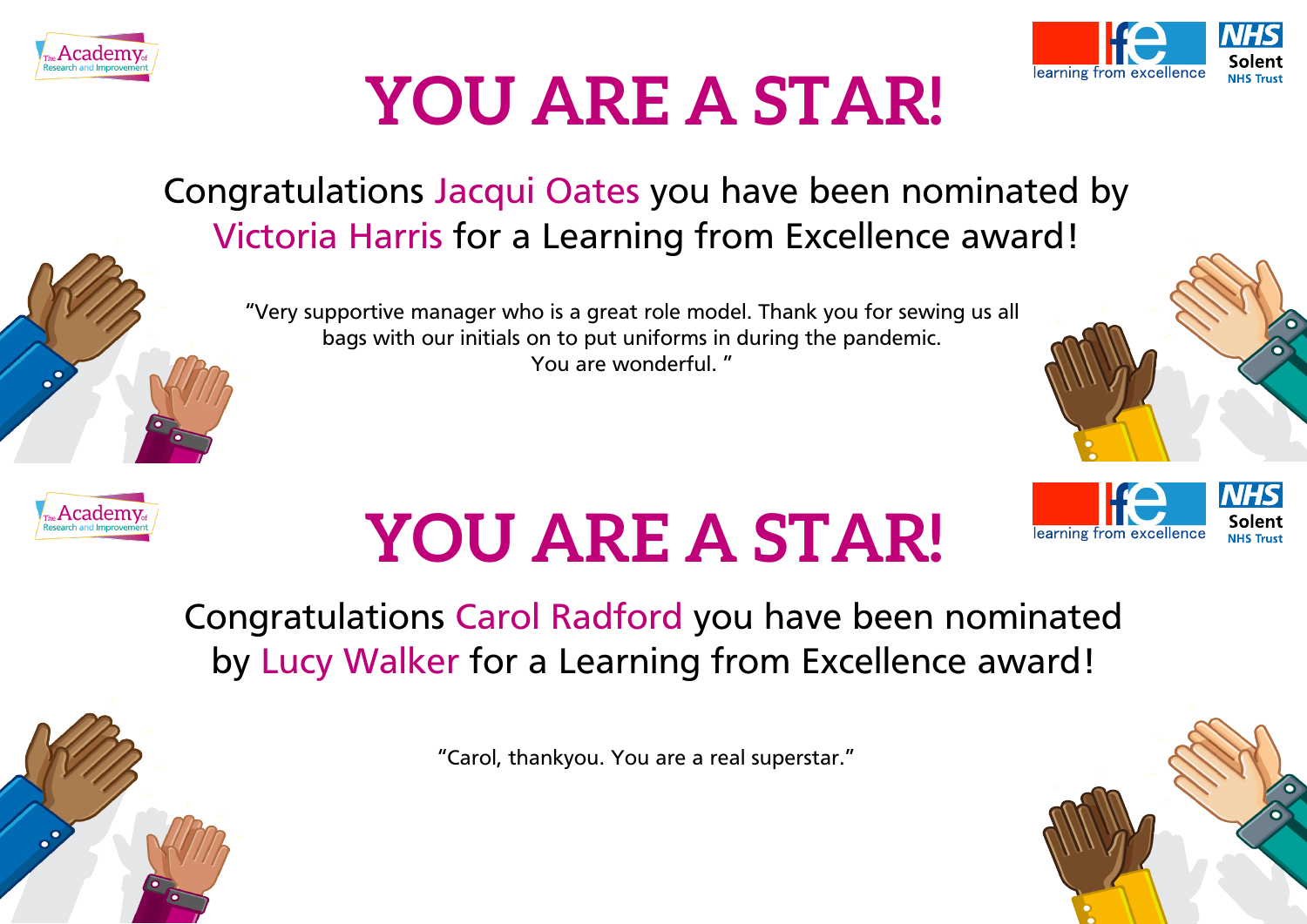



#### Congratulations Debbie Burness you have been nominated by Sharon Munford for a Learning from Excellence award!





learning from excellence

**NHS** Solent



# **YOU ARE A STAR!**

### Congratulations Jo Boxall you have been nominated by Sharon Munford for a Learning from Excellence award!

"To Jo, Thank you for the laughter, without it I would never had got through these strange times, Sharon xx"

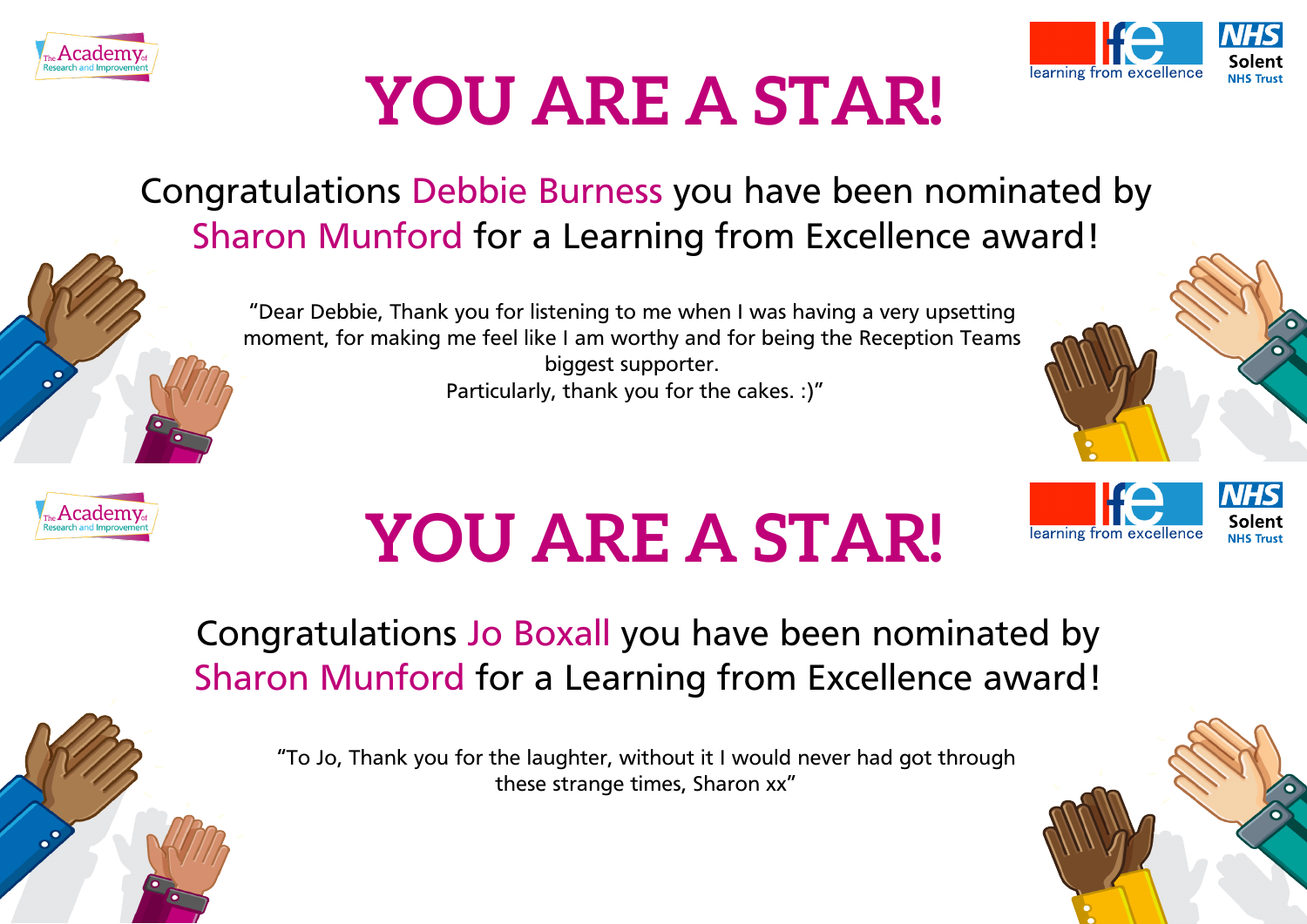



Congratulations Linda Cook you have been nominated by Sharon Munford for a Learning from Excellence award!

"For offering to take on Reception just so we could get a small break from wearing face masks all day."



# **YOU ARE A STAR!**



Congratulations Tracy Fisher you have been nominated by Laura Burden for a Learning from Excellence award!

"Thank you Tracy for your kindness and support, I hope you know what an amazing Manager you are and how much you are appreciated by your team."

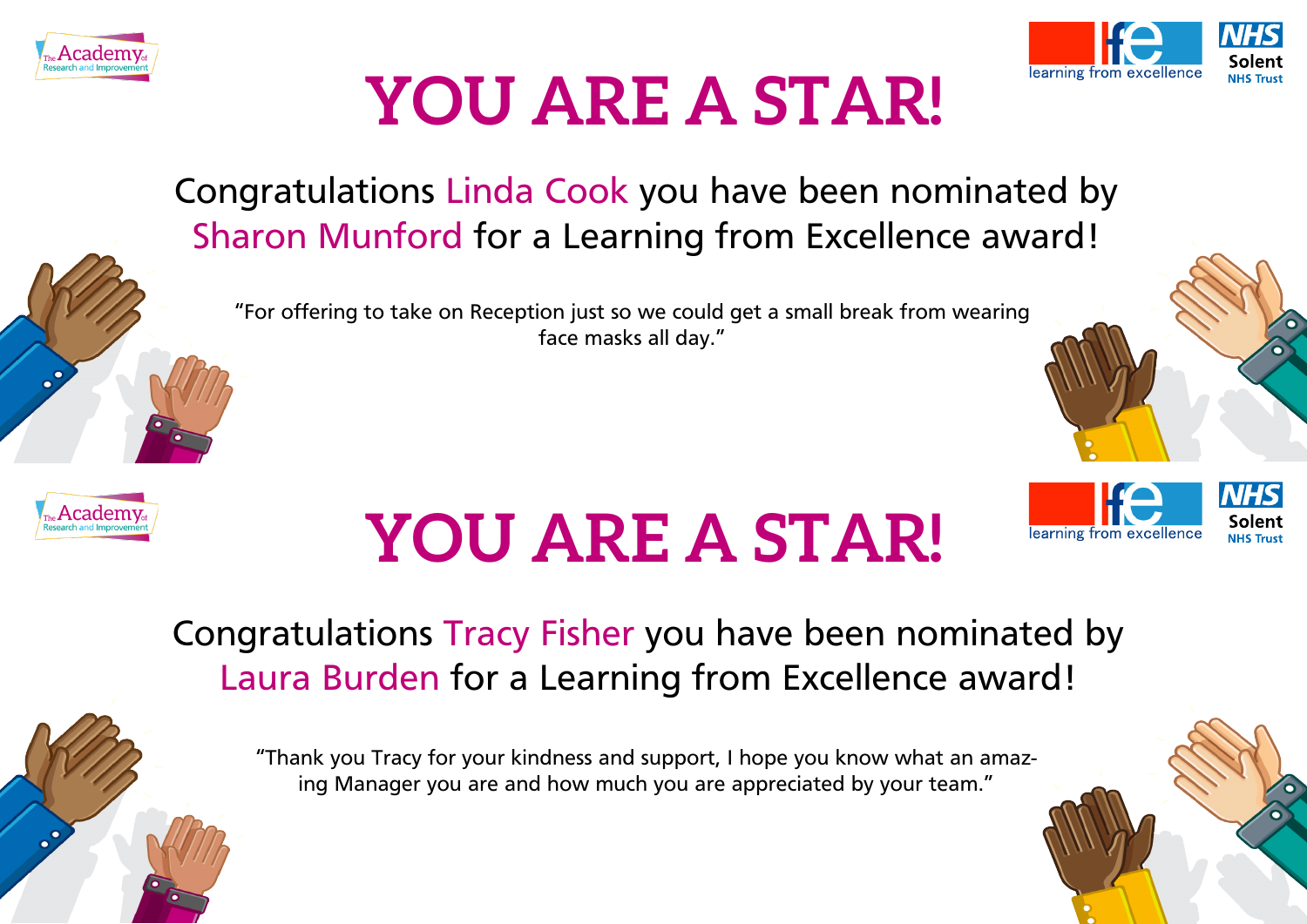



#### Congratulations Joanna Wagland you have been nominated by Debbie Stenning for a Learning from Excellence award!





"Throughout the whole COVID 19 period Jo has shown tremendous leadership skills and has been supportive as a manager as well as motivating and reassuring us through all the many changes we needed to make, to deliver an effective service to our patients. She has encouraged us all to take on new skills/work differently (Video consultations for a start) and most importantly listens and works with us as a team in decision making about the service and how it should run. We all remain motivated to make improvements in an ever changing environment and this is down to Jo's continued support and encouragement"

# **YOU ARE A STAR!**



Congratulations Emma Borley you have been nominated by Val Hall for a Learning from Excellence award!

"Emma thank you so much for being such a great Team Lead! You have kept us going throughout these difficult months; your positivity and energy have been an inspiration... wouldn't have got through this so well without you! Val xx"

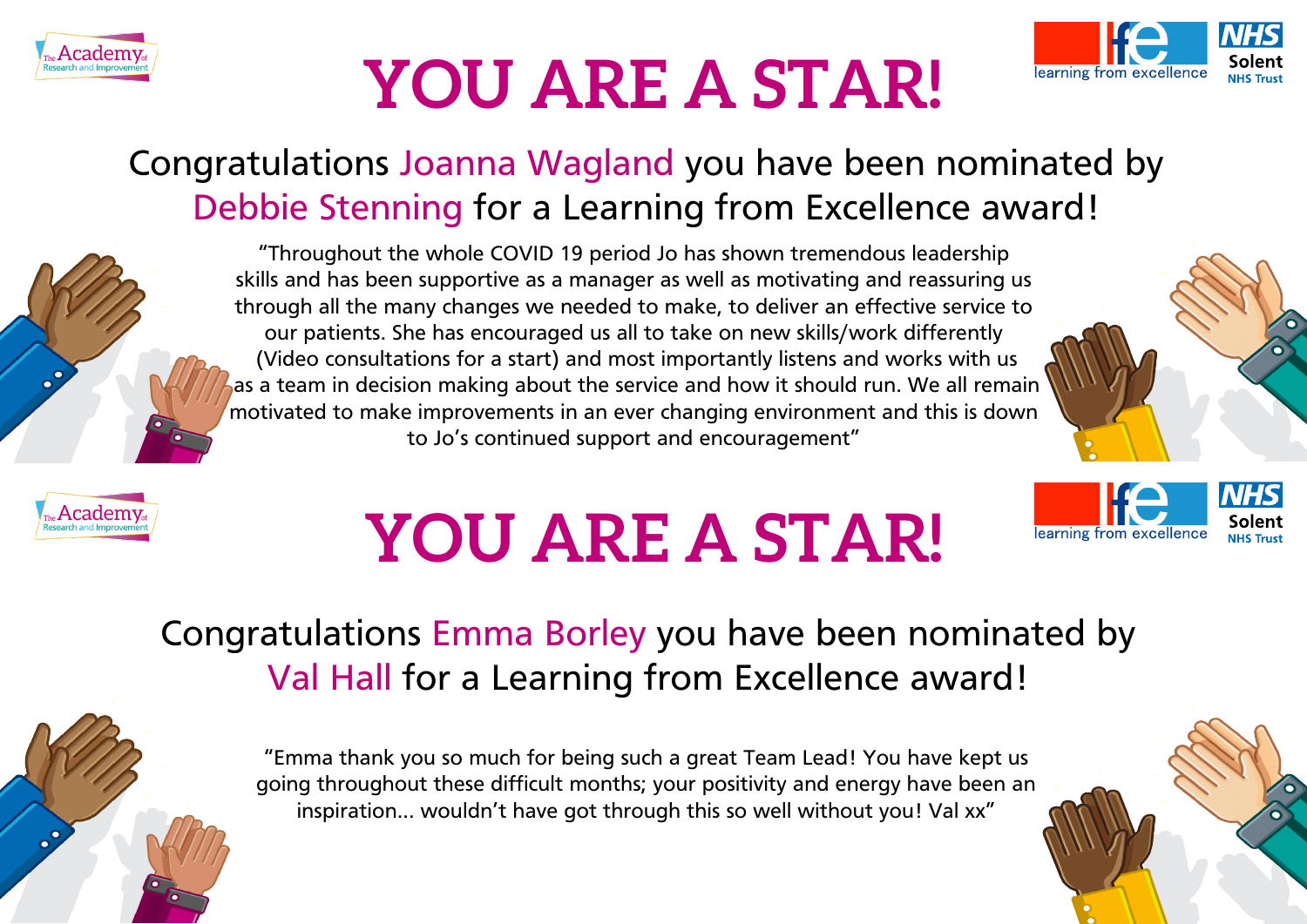



learning from excellence

### **YOU ARE A STAR!**

Congratulations Michelle Wilson you have been nominated by Amy Cresswell for a Learning from Excellence award!

"Michelle - Sexual Health are lucky to have you, and indeed all of us at Team Solent. Thanks for always being brilliant!"



# **YOU ARE A STAR!**

Congratulations Diana Harrison you have been nominated by Claire Langrish for a Learning from Excellence award!

"Diana is an amazing team member she goes above and beyond in supporting everyone in the team. She always has a can do attitude and this is always evident even on the bad days. Diana is always trying to find solutions to making the service better for both children & their families and the other team members."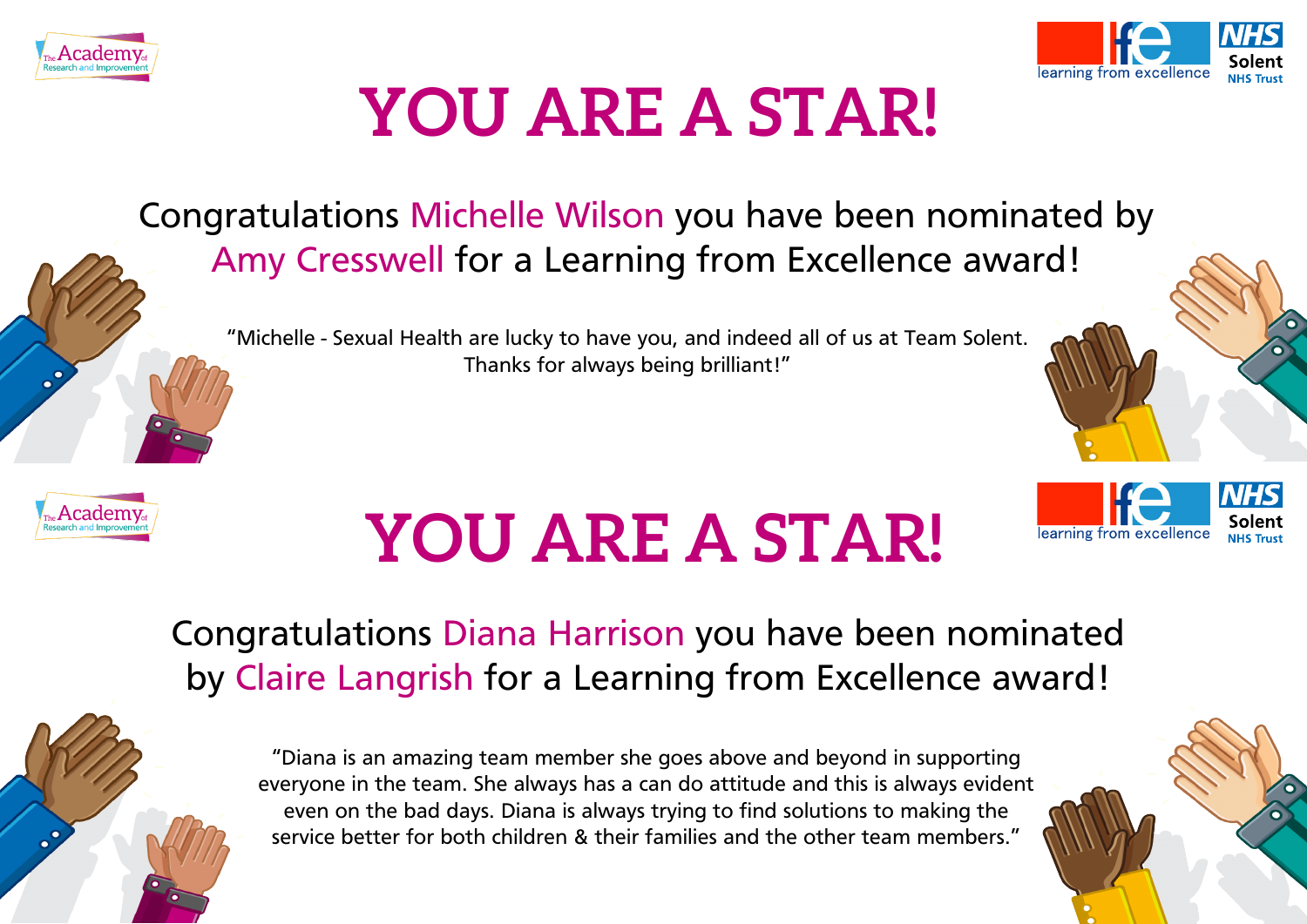



learning from excellence

#### Congratulations Dr Nick Le Prevost you have been nominated by Amy Cresswell for a Learning from Excellence award!

"Dr Le Prevost is a brilliant and dedicated Consultant Paediatrician. The pandemic has been a real challenge for the young people and their families but the support I've witnessed Dr Le Prevost give to the children and their families is incredible. Nothing is too much trouble to help ensure the safest and most effective care is being delivered to these children, when they need it the most. I've pestered more times than I can count about medication issues through the pandemic (be it dose changes or the dreaded supply problems!) and it's never been to much trouble for Dr Nick to help resolve. With many of these children not attending school it's been harder to resolve problems not seeing them face to face, but Dr Nick's amazing communication has kept it all running as smoothly as we could have hoped (given the circumstances!). We, as a Trust, are really lucky to have Dr Nick leading on children with complex health needs. Thanks for everything Dr Nick!"



# **YOU ARE A STAR!**

#### Congratulations Luke Groves you have been nominated by Amy Cresswell for a Learning from Excellence award!

"I'd like to nominate Luke as a Thank You on behalf of the Pharmacy and Medicines Management Team for all the help, support, reassurance and guidance throughout the pandemic. It's been a tricky time to navigate but he's helped us over all the hurdles Covid threw (and continues to throw!) our way with drug supply issues, process changes, policy amendments, changes to the working environment and the way we work day to day… you name it, he took it in his stride! It's been an uncertain time for many but the reassurance from the open and continued communications has been brilliant. Thanks Luke, we are lucky to have you heading up our team!"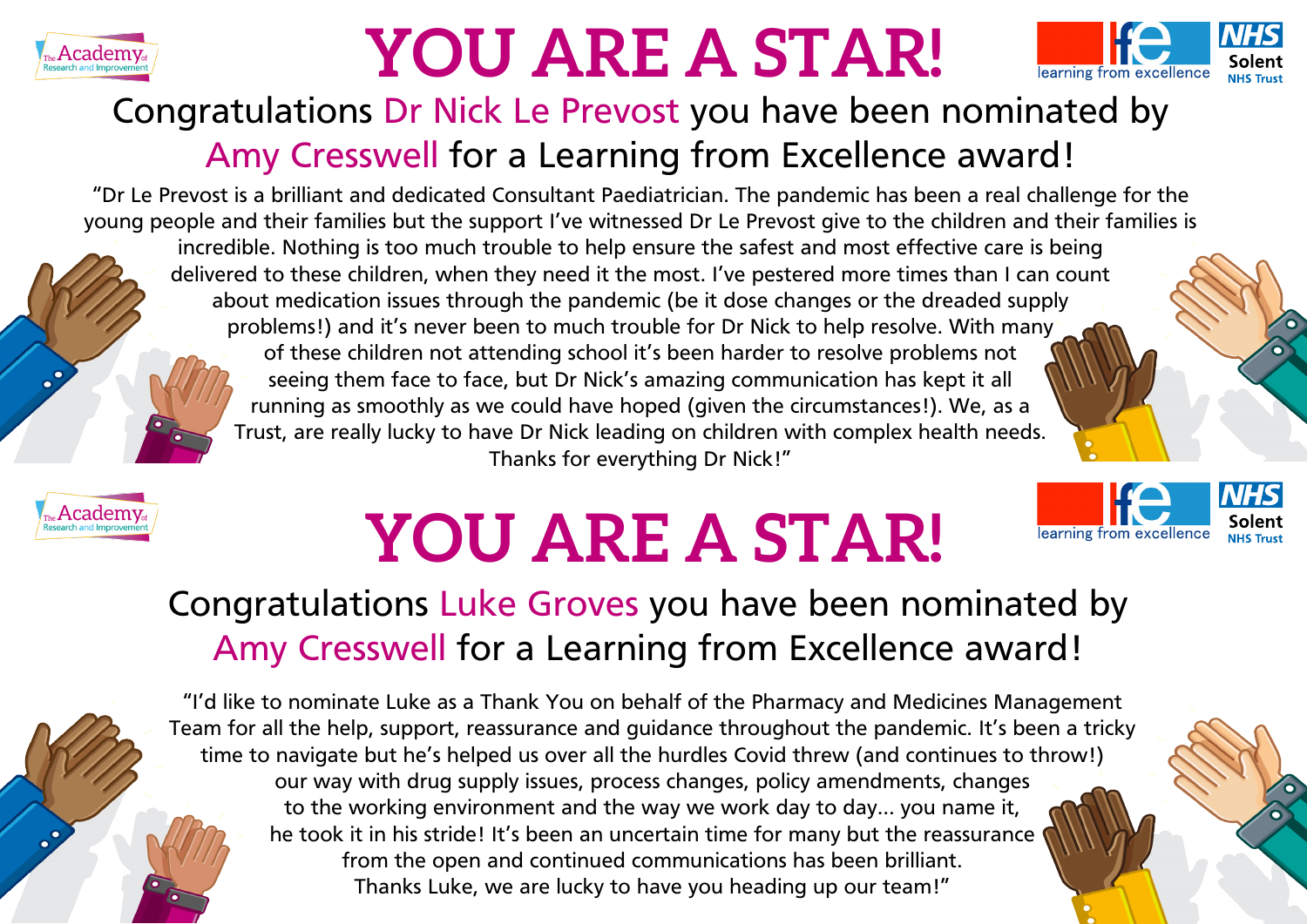



Congratulations Claire Moase you have been nominated by Angi Schreiber for a Learning from Excellence award!

"Thank you Claire for your kindness and great support."



### **YOU ARE A STAR!**



#### Congratulations Alice MacDonald-Parry you have been nominated by Amy Cresswell for a Learning from Excellence

"Alice has been an awesome Lead Nurse for the special school - even more over the pandemic. It's been a lot harder sorting medicines issues with a number of the children unable to attend the school, but Alice's calm and brilliant communication has made this a whole lot easier. Throughout the pandemic Alice has consistently stayed in touch with the children and families across her caseload to ensure they have everything they need, and to assist where she can if they haven't. The children who attend Mary Rose (and their families) are so lucky to have a nurse like Alice on the case. Alice has also been a great source of support as a colleague throughout the pandemic, not only to me but to those around her (both health and education staff). Thanks for being a shining star Alice - and an even shinier star throughout these difficult times!

You rock!"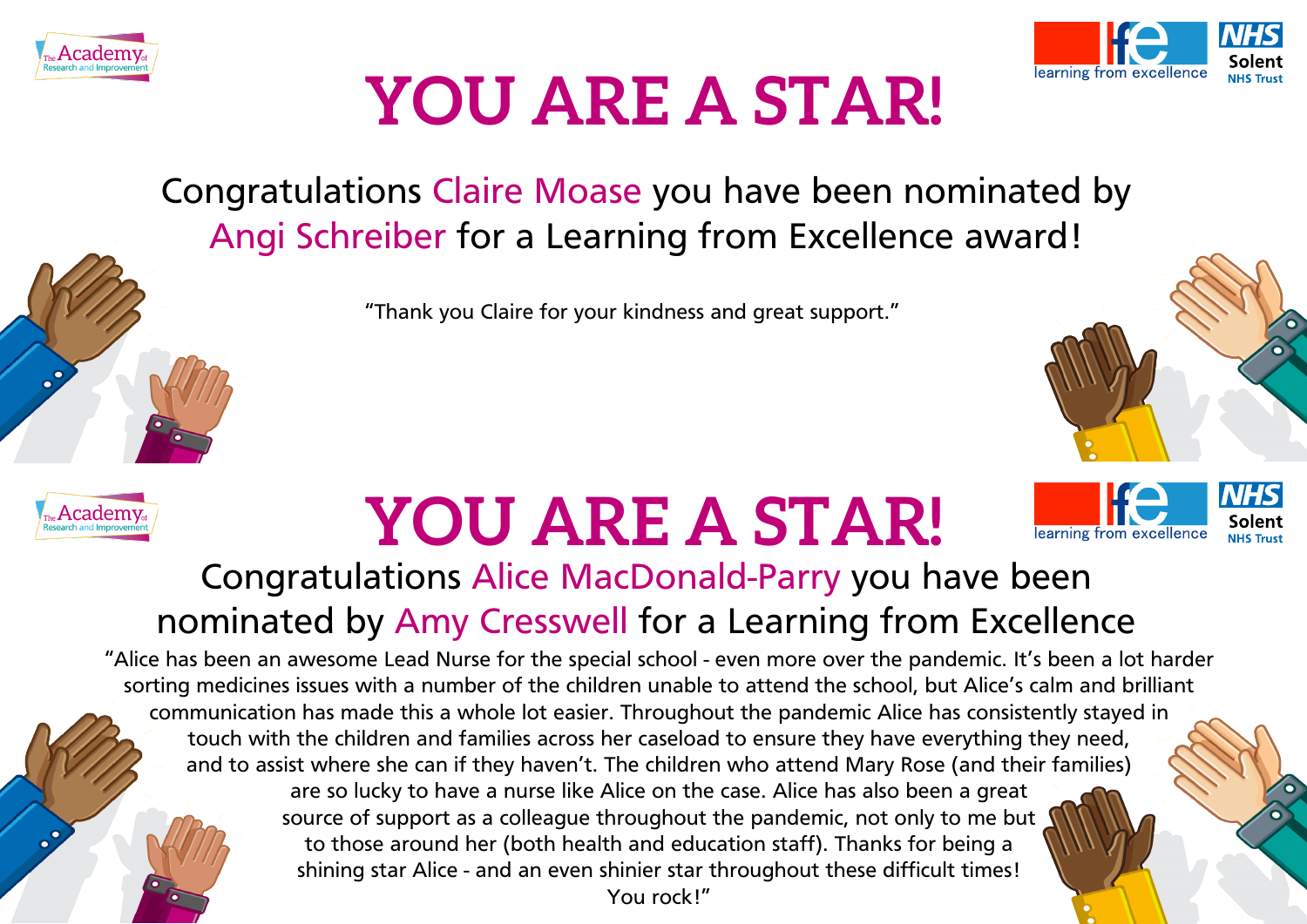



#### Congratulations Julia Watts you have been nominated by Sarah Garratt for a Learning from Excellence award!

"Thank you Julia for all the work you have done with the Sembal Hub and thank you for being such a great colleague to work with!"



# **YOU ARE A STAR!**



#### Congratulations Samantha Canfield you have been nominated by Sadie Bell for a Learning from Excellence award!

"You should be proud of the person you are and the support you give. I hope you get the recognition you deserve"

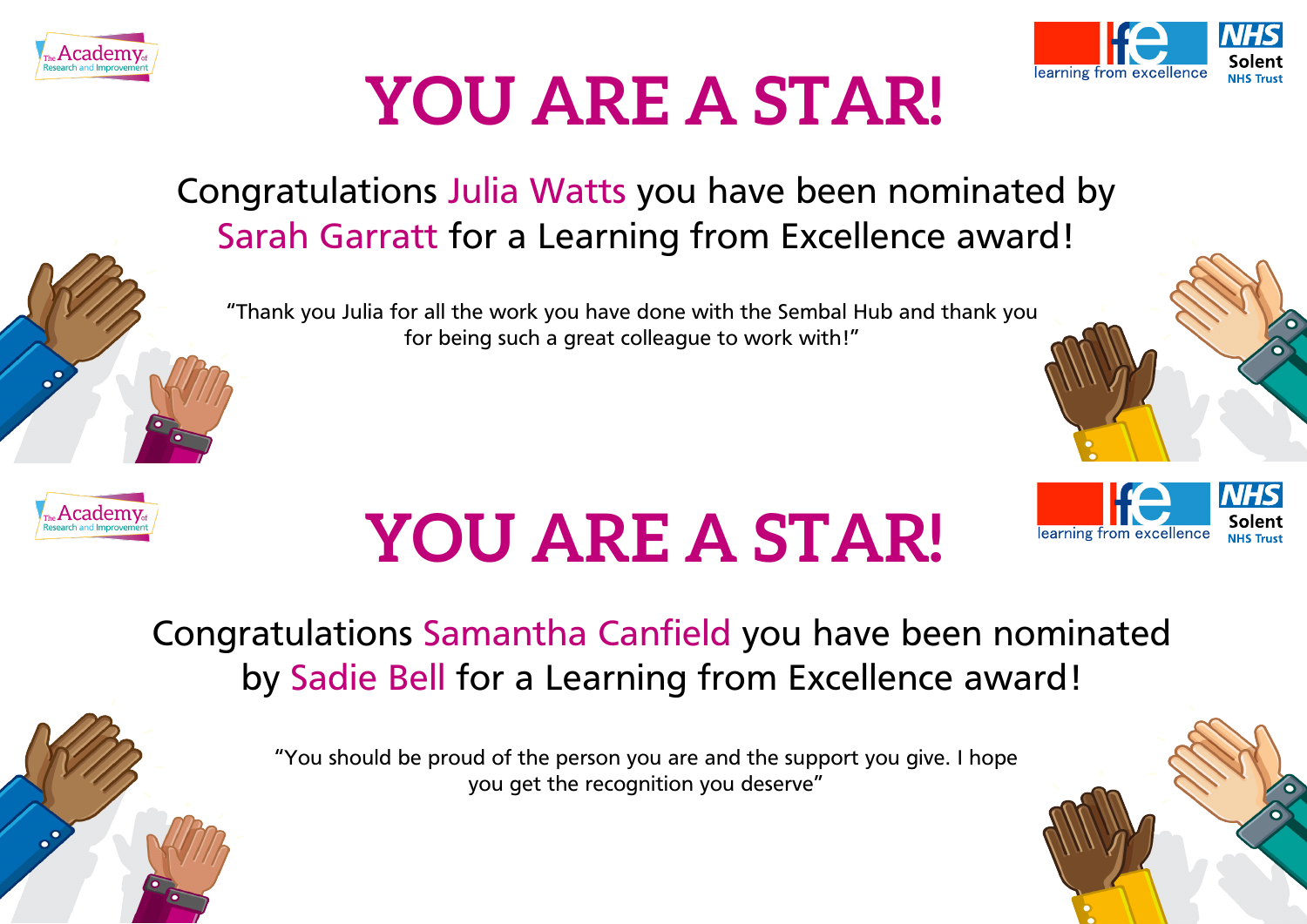



Congratulations Sue Harriman you have been nominated by Sally Ann Belward for a Learning from Excellence award!

"Thank you Sue."



# **YOU ARE A STAR!**



#### Congratulations Margaret Davies you have been nominated by Andrea Baker for a Learning from Excellence award!

"The past 6 months has been very challenging for our service with a redeployment to another service and a very different work set up. As our clinical lead, Meg supported us during this difficult time with a never faltering positive attitude and a listening ear. I truly feel she deserves recognition for her great work and is an example to us all."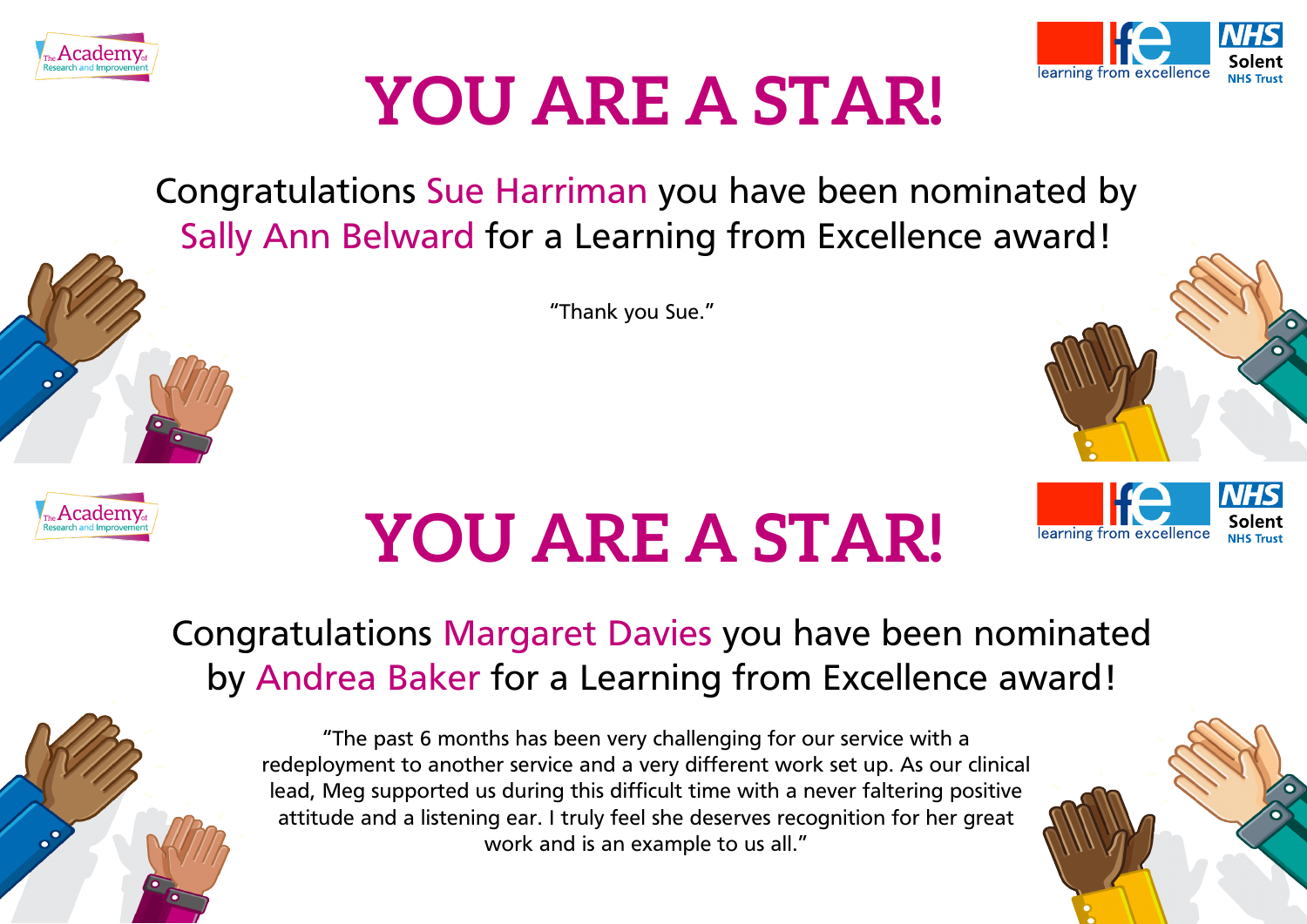



learning from excellence

### **YOU ARE A STAR!**

#### Congratulations Nasrin Ahmed you have been nominated by Madi Farcau for a Learning from Excellence award!





#### "I appreciate the time you have taken to show me the way and ensure that I have the required knowledge to do a great job. You are not just a leader to me but you are also an inspiration. Thank you."



#### Congratulations Elaine Peachey you have been nominated by Stuart Francis for a Learning from Excellence award!



"Elaine it is about time that you won some accolade for your hard work over the last few years but more importantly over the last 6 months. I know I no longer work with you in your field but I know that you will continue working hard to keep this trust going. I am always here for you so please let me work with you any time in the future. I truly hope you know why you deserve this, with all the hard work I have seen you put in to this trust. Exemplary well done."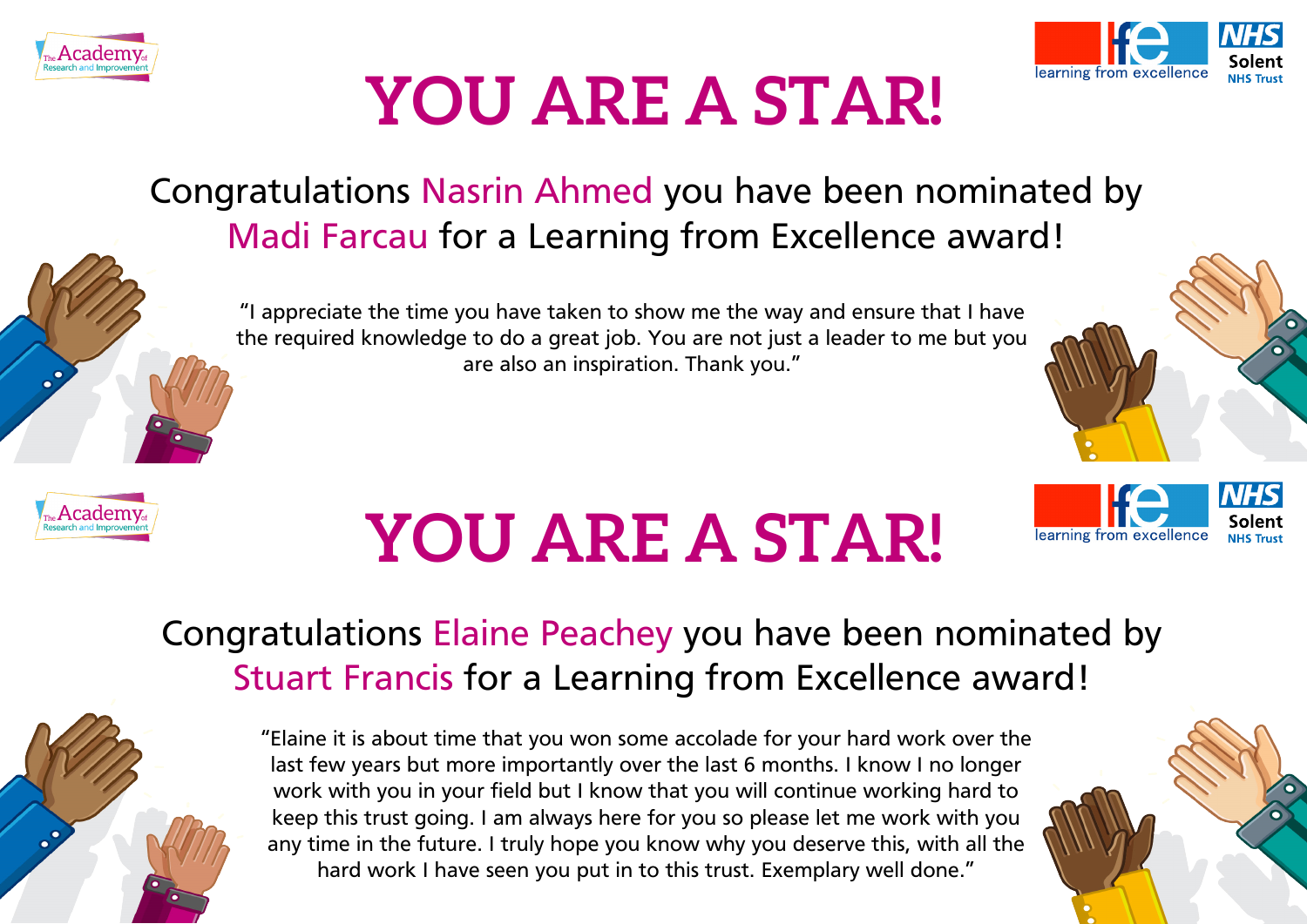



#### Congratulations Anna Badley you have been nominated by Lou Baker for a Learning from Excellence award!

"Thank you for your amazing support and thoughtful and compassionate approach to help others learn through their individual COVID-19 experiences."



# **YOU ARE A STAR!**



#### Congratulations Joe Bagley you have been nominated by Christine Pennington for a Learning from Excellence award!

"Joe, you are a total inspiration to those around you."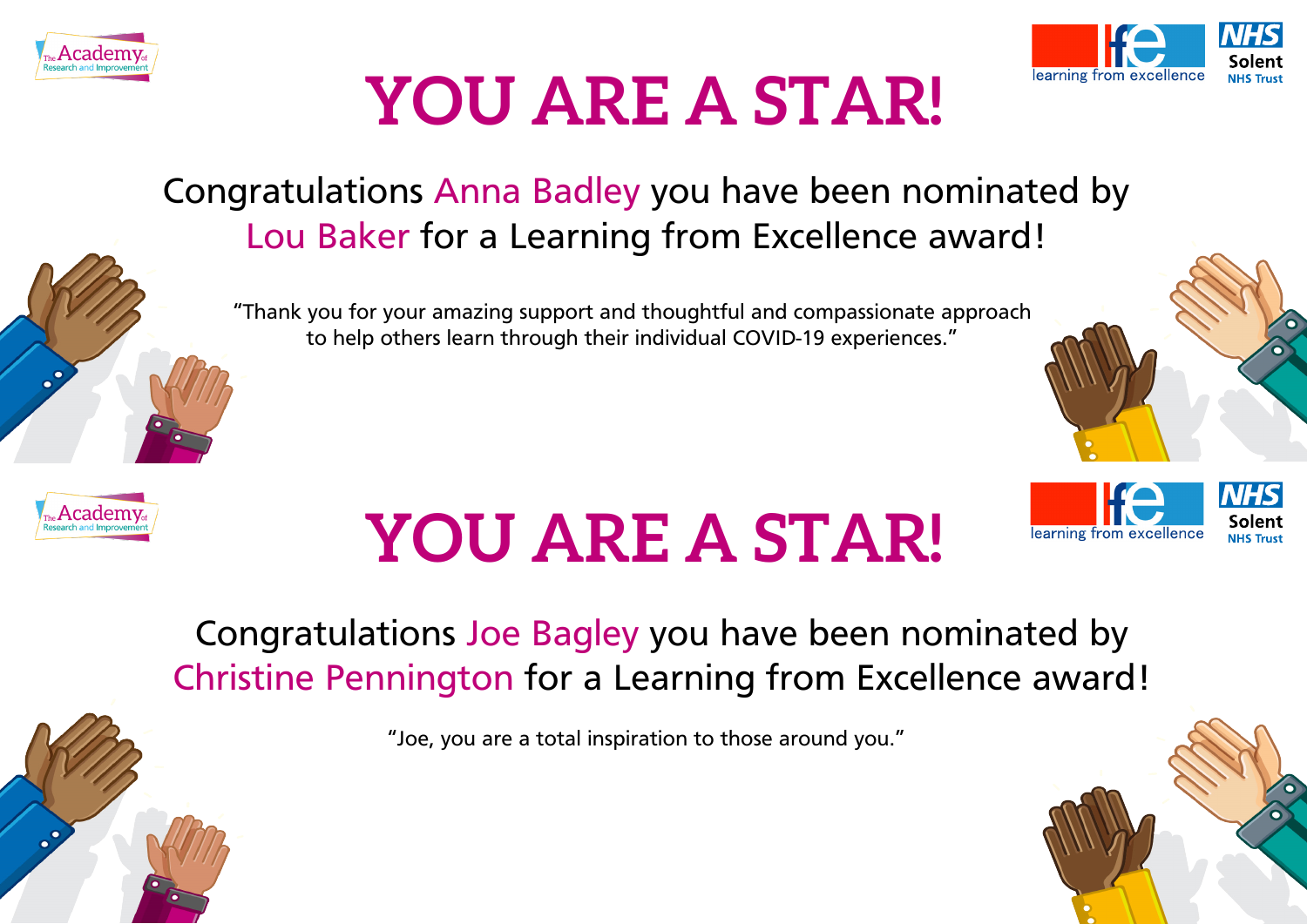



#### Congratulations Anne Bailey you have been nominated by Cathy Robinson for a Learning from Excellence award!

"Thank you for everything Anne, from Cathy and many of us other bank staff who have been helped by you, especially as several months on we are still finding our feet."



learning from excellence



# **YOU ARE A STAR!**

#### Congratulations Barry Cleal you have been nominated by Lynda Wells for a Learning from Excellence award!

"On the 8th September 2020 Barry has been employed by the NHS for 40 years. I think this achievement should be recognised."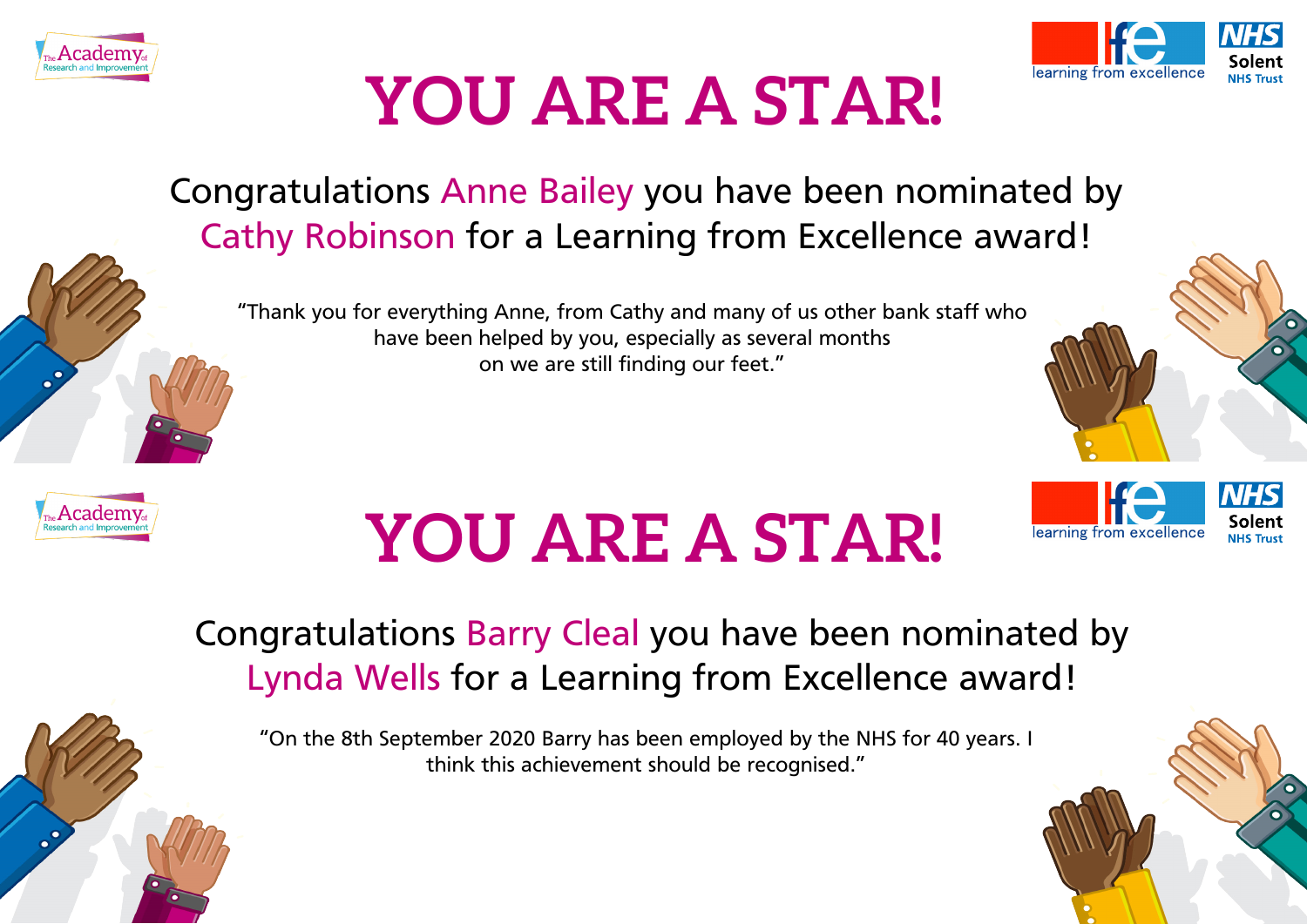



Congratulations Debbie Larkins you have been nominated by Sally Shillaker for a Learning from Excellence award!

"Debbie, you are an inspiration!"



# **YOU ARE A STAR!**



#### Congratulations Jo Turpitt you have been nominated by Caitlin Burchett for a Learning from Excellence award!

"Thank you for all your help and support over the last six months. Jo - you've been amazing!! :)"

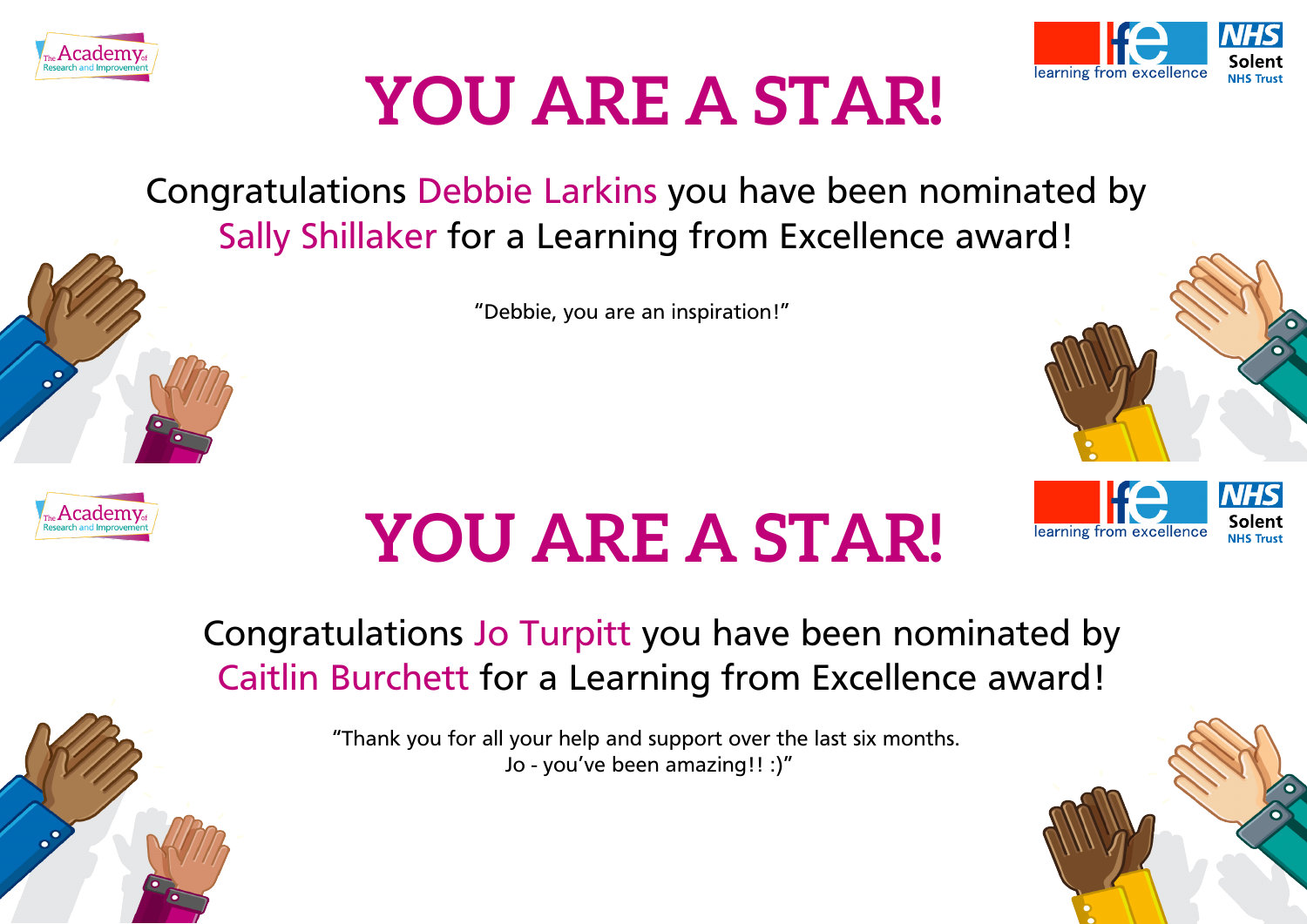



Congratulations Michelle White you have been nominated by Sophie Mackenzie for a Learning from Excellence award!

> "Michelle, AP, producer, editor, there is nothing you can't do!"



# **YOU ARE A STAR!**



Congratulations Samantha Maycock you have been nominated by Karen Ellins for a Learning from Excellence award!

"Thank you Sammy, you are a wonderful OT and a star!"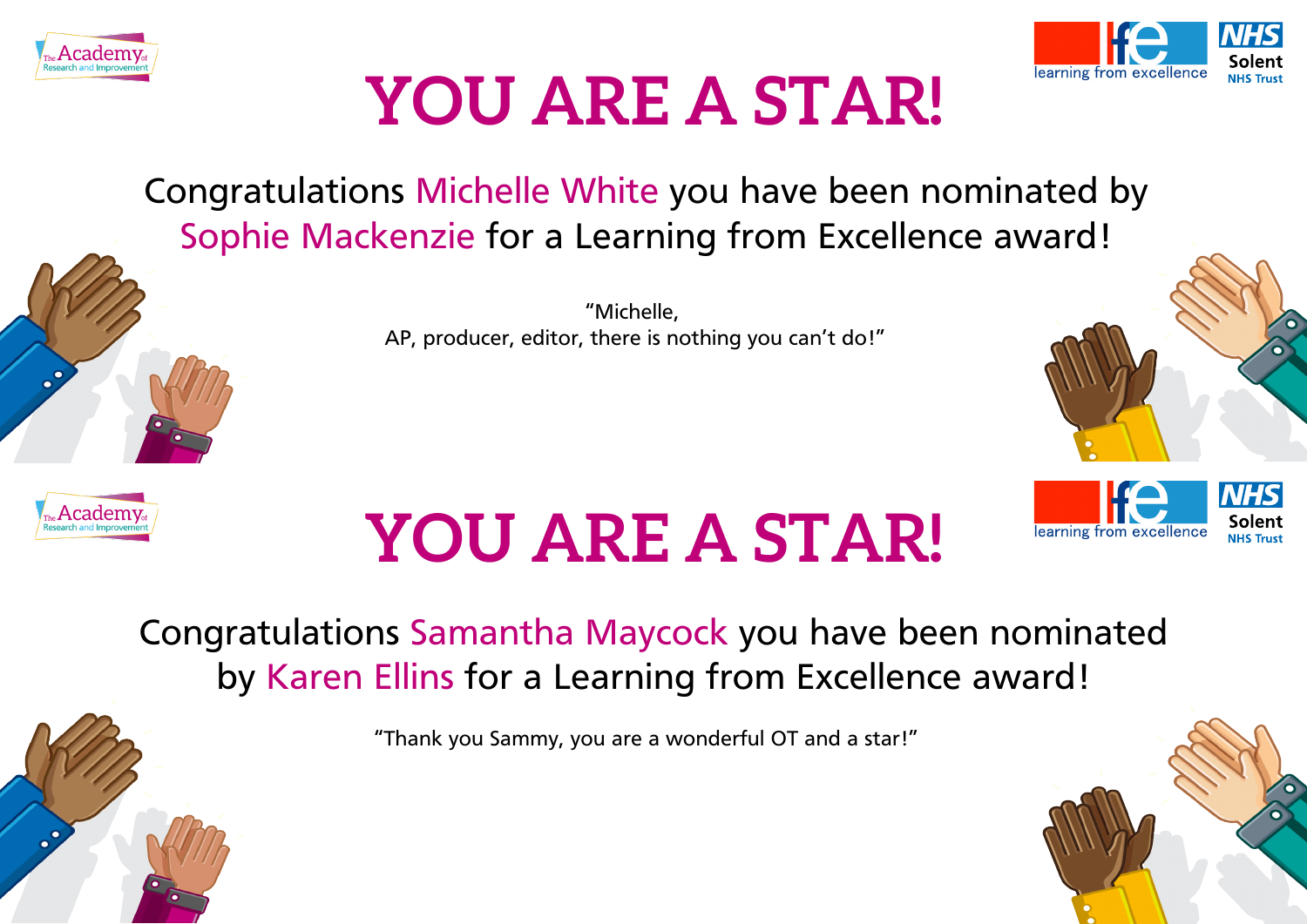



Congratulations Charlotte Hodges you have been nominated by Tracey Callen for a Learning from Excellence award!

"You have been a joy to work with and well done."



# **YOU ARE A STAR!**



#### Congratulations Sheena Nineham you have been nominated by Liz Sykes-Little for a Learning from Excellence award!



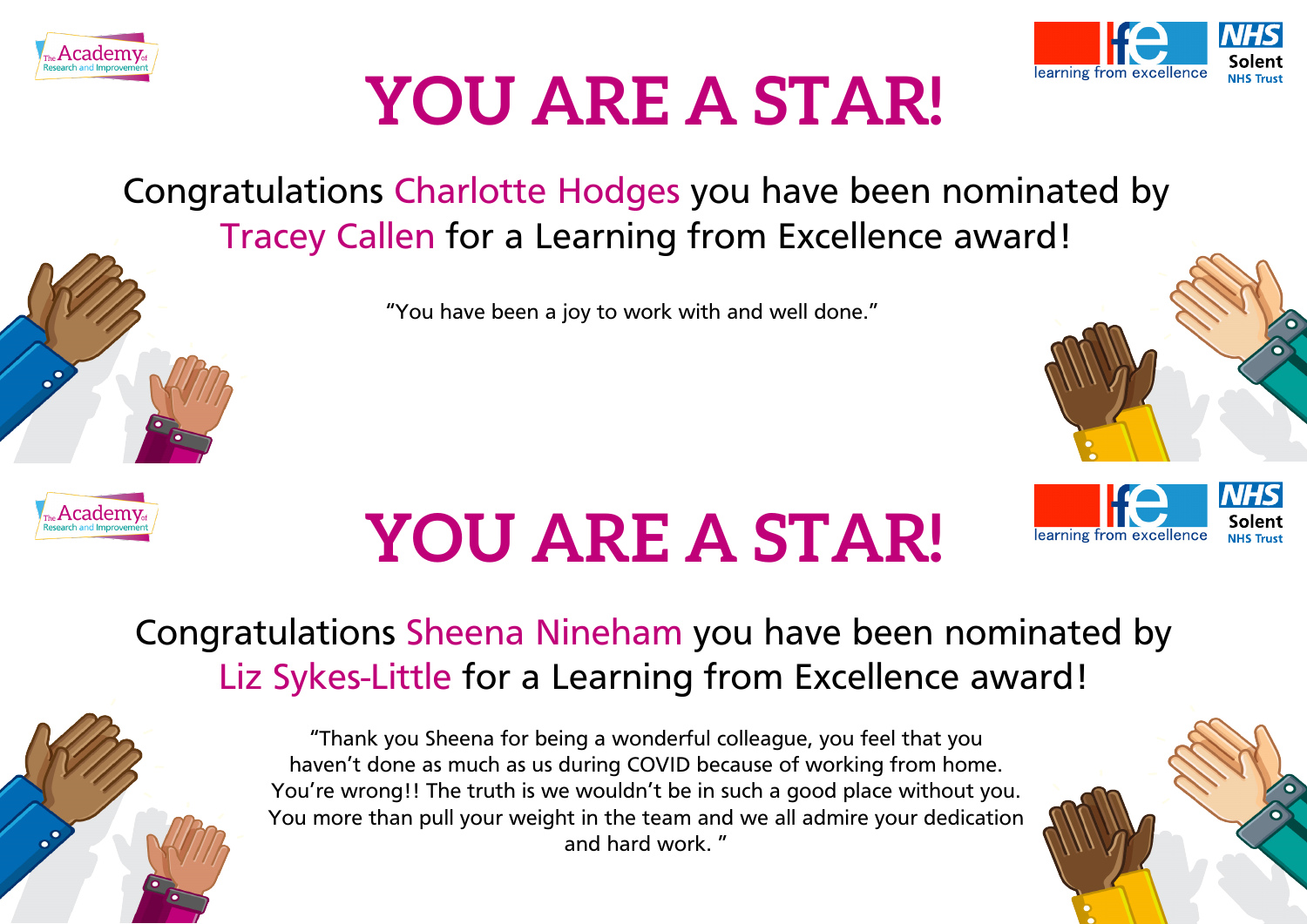



#### Congratulations Bethany Carter you have been nominated by Louise Newman for a Learning from Excellence award!

"Beth has risen to the demands and ever changing national picture to support, advise and monitor our infection prevention during an unprecedented pandemic. Throughout all of this she has remained approachable, cool under pressure and supportive. She returns email queries, investigates products and encourages staff and it never feels like we are over burdening her; her cheerful approach to the many tasks has been a lesson for us all."



# **YOU ARE A STAR!**





"Julie is Deputy Admin manager for MPP within West Solent. She has been required to stay at home and shield throughout the COVID pandemic. Despite not being able to provide a physical presence within her team she has worked tirelessly to support her team and the wider MSK service. She is always contactable and goes above and beyond to help resolve any issues the admin and clinical team have. She is a real asset to the team. "



learning from excellence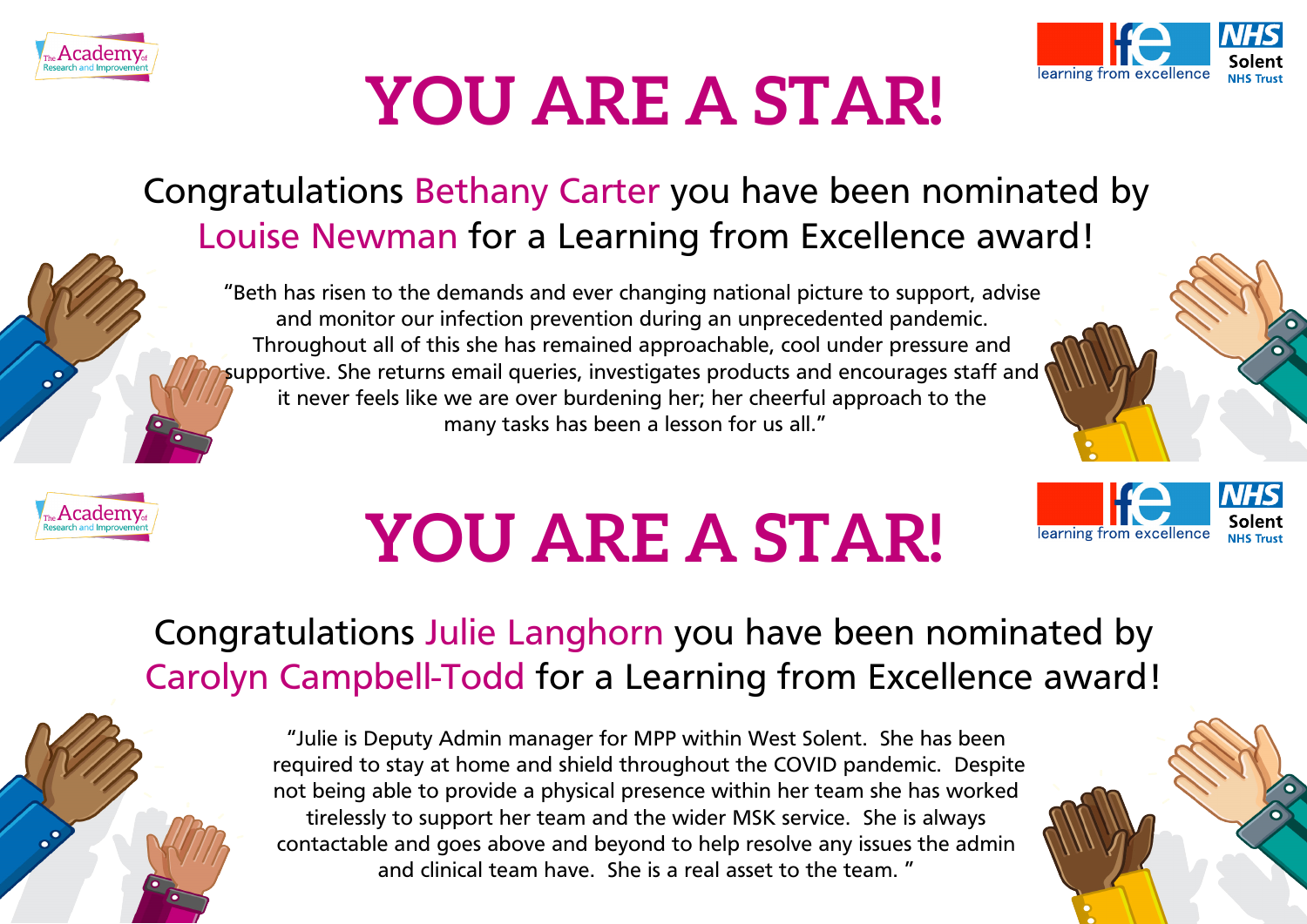



#### Congratulations Susan Chivers you have been nominated by Rachael Bridge for a Learning from Excellence award!

"Over COVID nothing has been too much trouble, you always take the time to help anyone and everything. You are very patient and teach other team members new skills. You always go the extra mile for staff and patients - and you are always the last person to leave and the first person to offer to stay late. "



# **YOU ARE A STAR!**

#### Congratulations Dr Helen Daley you have been nominated by Sam McEvedy for a Learning from Excellence award!

"Dear Helen, You have been a pleasure to work with and I am in awe of you and your work. Thank you for your expertise, compassion, professionalism and resilience."

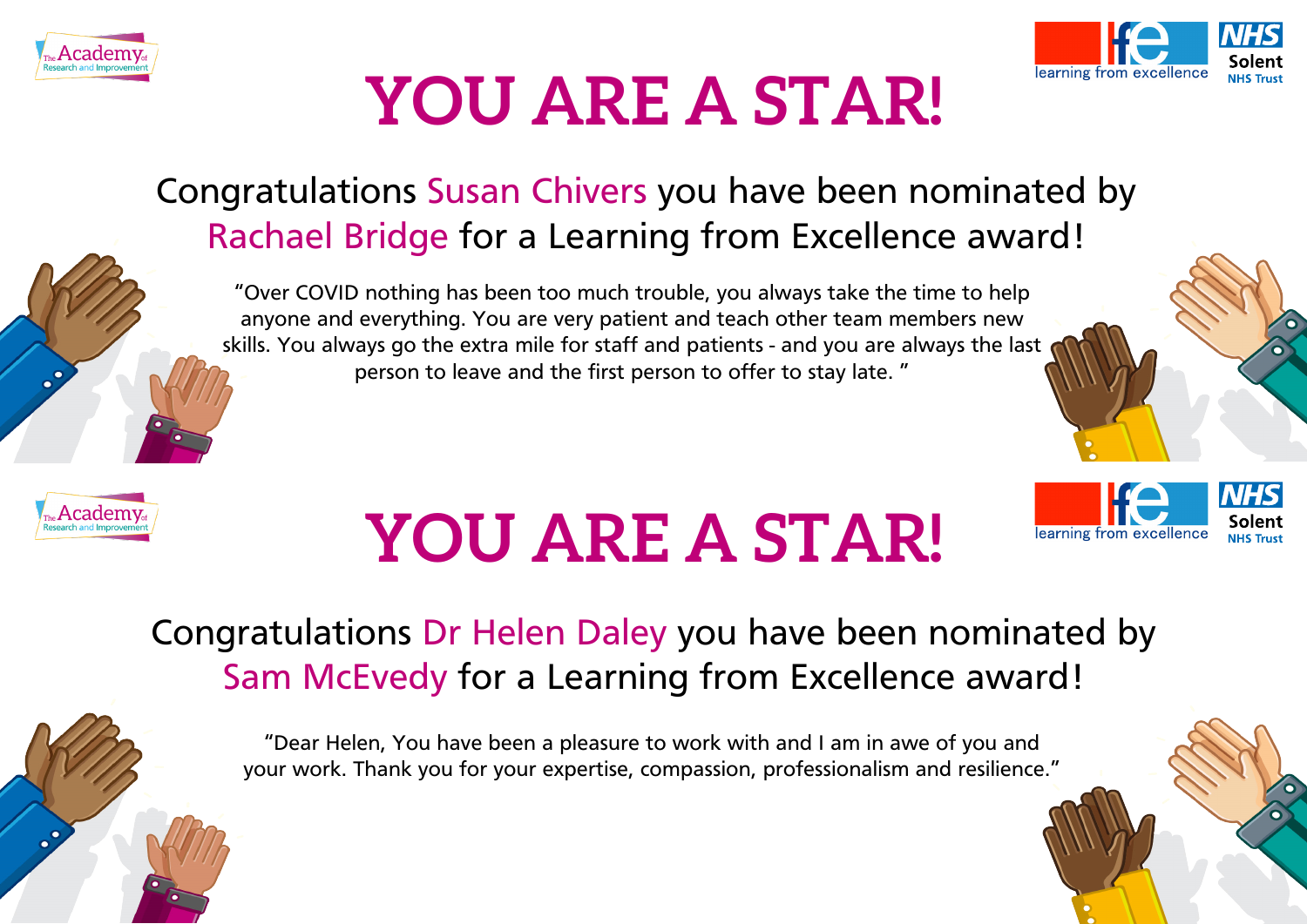



#### Congratulations Katie Jempson you have been nominated by Susan Massey for a Learning from Excellence award!

"I have learnt so much from you Katie, you definitely deserve this nomination! Thank you for everything you do."



# **YOU ARE A STAR!**



#### Congratulations Ian Chalcroft you have been nominated by Jenna Szymanski for a Learning from Excellence award!

"The team want to say a HUGE thank you for your leadership throughout the COVID crisis. You have clearly guided us, reassured us and kept us smiling. THANK YOU!"

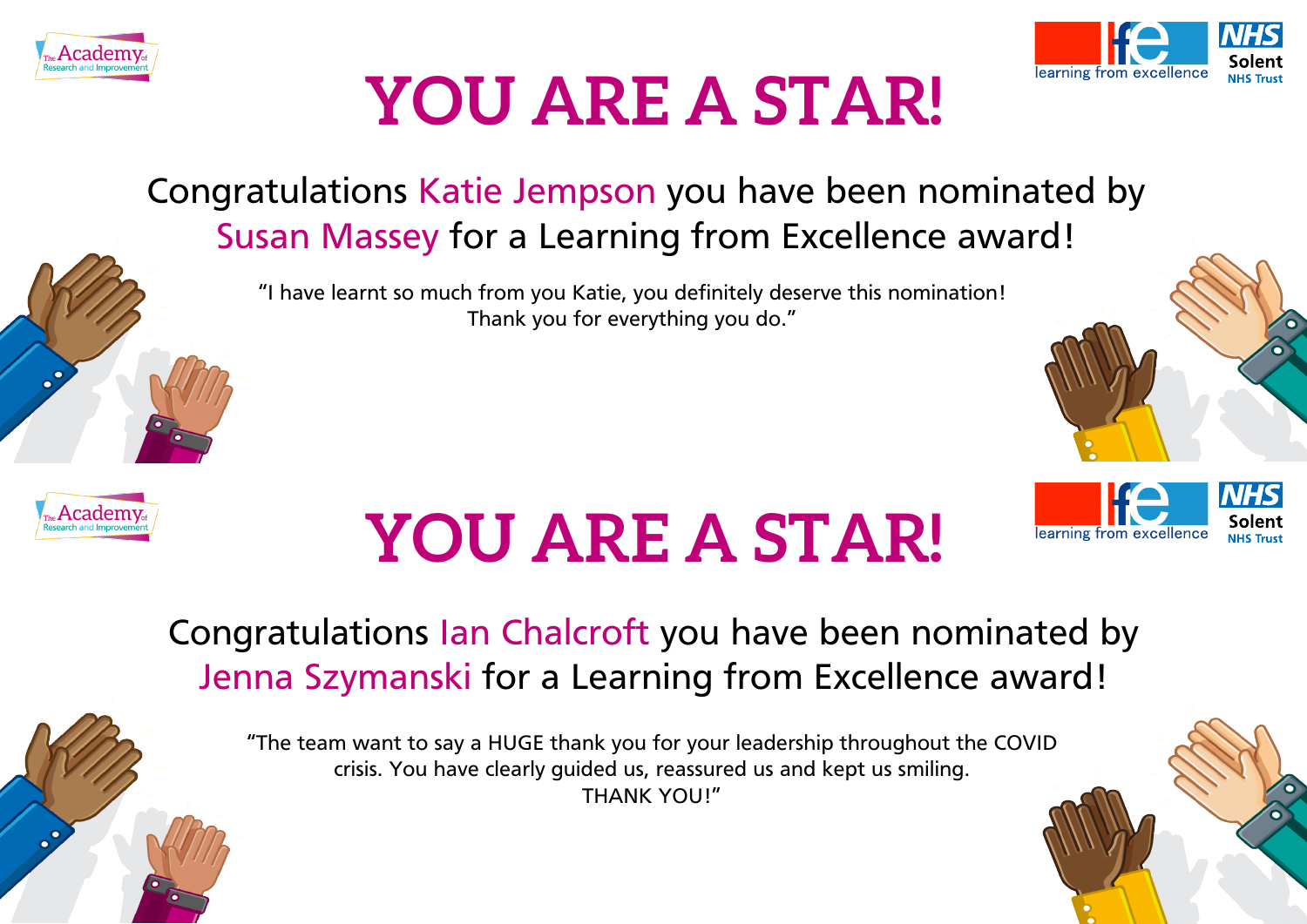



#### Congratulations Karen Dunford you have been nominated by Michelle Oliver York for a Learning from Excellence award!

"Karen, if it wasn't for you, the client would have had a very different outcome, a very different view of our team and may not have had the same opportunities. Thank you so much for helping me to the extent that you did."



# **YOU ARE A STAR!**



#### Congratulations Giselle Hudson you have been nominated by Charlene Martin for a Learning from Excellence award!

"Thank you so much for your kindness and support, you are an amazing team mate and I feel lucky to work alongside you xx"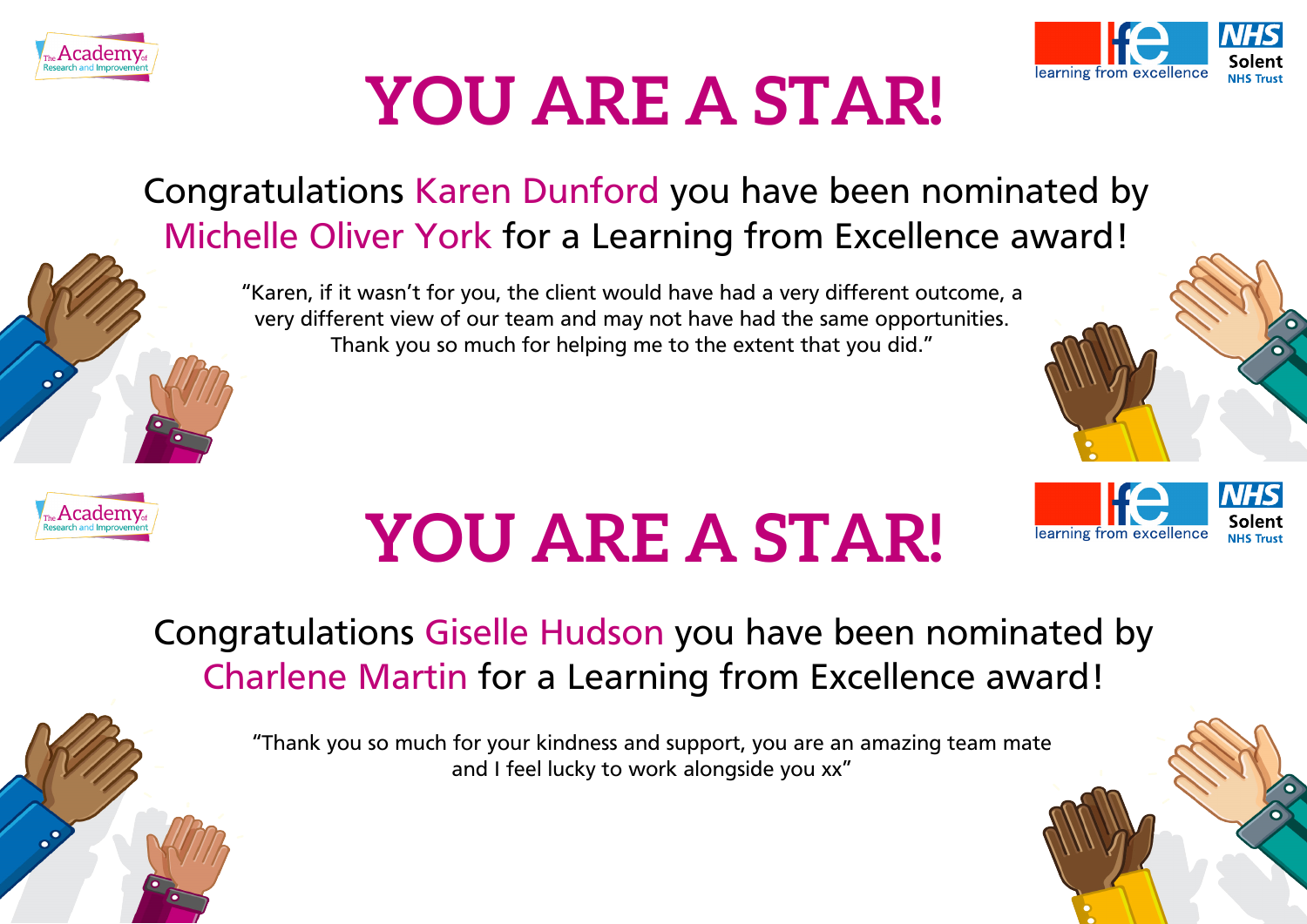



#### Congratulations Julia Pitt you have been nominated by Caroline Frolander for a Learning from Excellence award!

"Dear Julia, I cannot fail to recognise your hard work throughout the pandemic. You have worked tirelessly and your contribution to the leadership huddles have been fantastic. You are flexible and positive with a real eye for detail. Your compassionate leadership style is effective and you have the respect of your colleagues. Thank you so much. Caroline Frolander"



learning from excellence



# **YOU ARE A STAR!**

#### Congratulations Louise Newman you have been nominated by Caroline Frolander for a Learning from Excellence award!

"Louise, you are amazing. Thank you so much for all of your advice throughout COVID and for helping to keep our teams safe. You have a real way with words, reassuring colleagues with such well thought out advice. We have asked so much of you, often with very tight deadlines and as usual you have delivered on time with a positive attitude that has been noticed by the whole leadership team. Your performance in the midst of so many challenges has been impressive. I think we have learned more from you about infection control than I could have ever imagined!"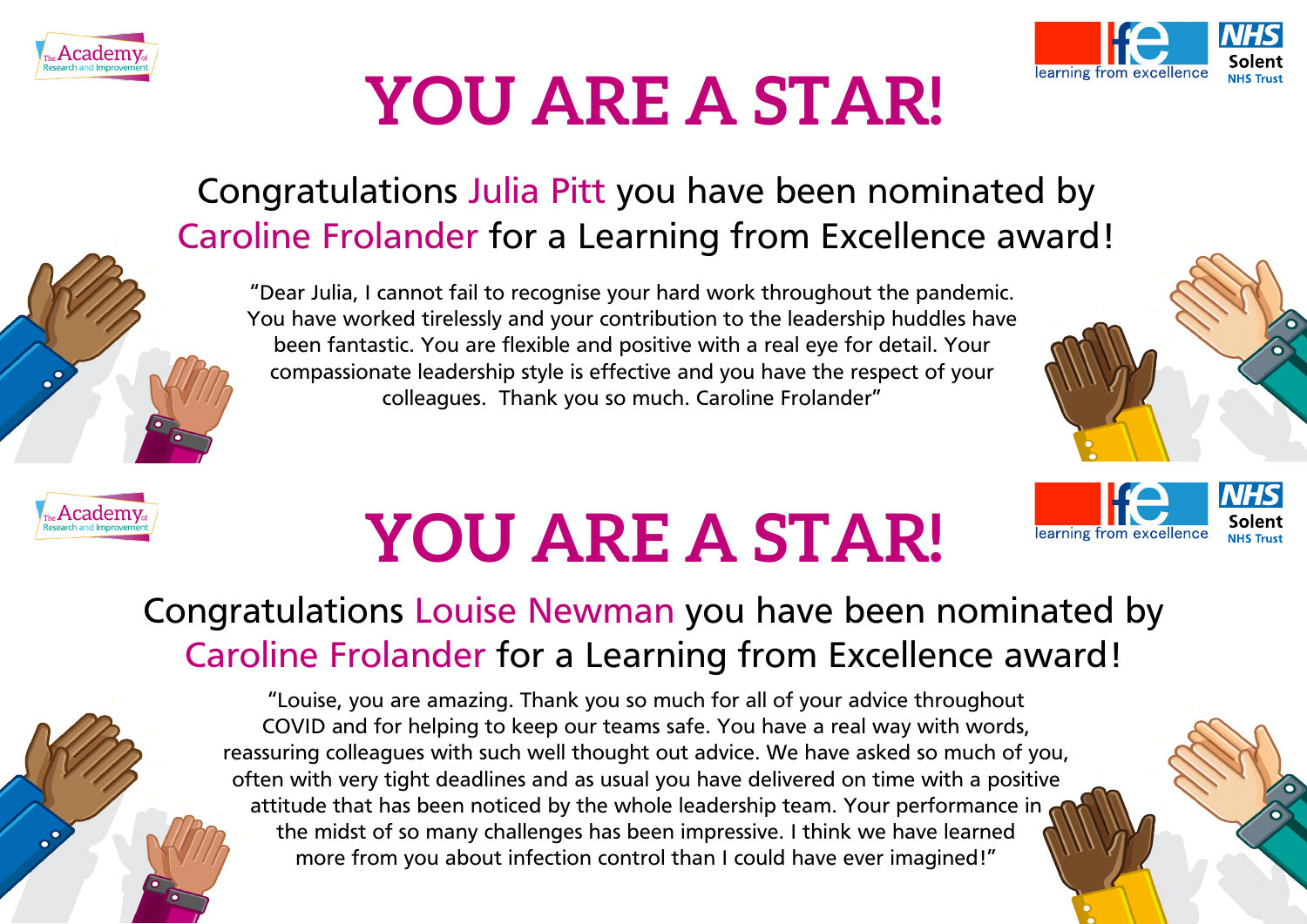



Congratulations Caroline Frolander you have been nominated by Sarah Hopcroft and Lisa Dugan for a Learning from Excellence award!

"For supporting and understanding our whole team throughout these challenging times, a massive thank you"

"Caroline has a great sense of humour and this makes working with her a pleasure."



# **YOU ARE A STAR!**



#### Congratulations Pamela Permalloo Bass you have been nominated by Katie Sonpal for a Learning from Excellence award!

"Thanks Pamela for all your help and support. I love being part of the D&I team! Kate"

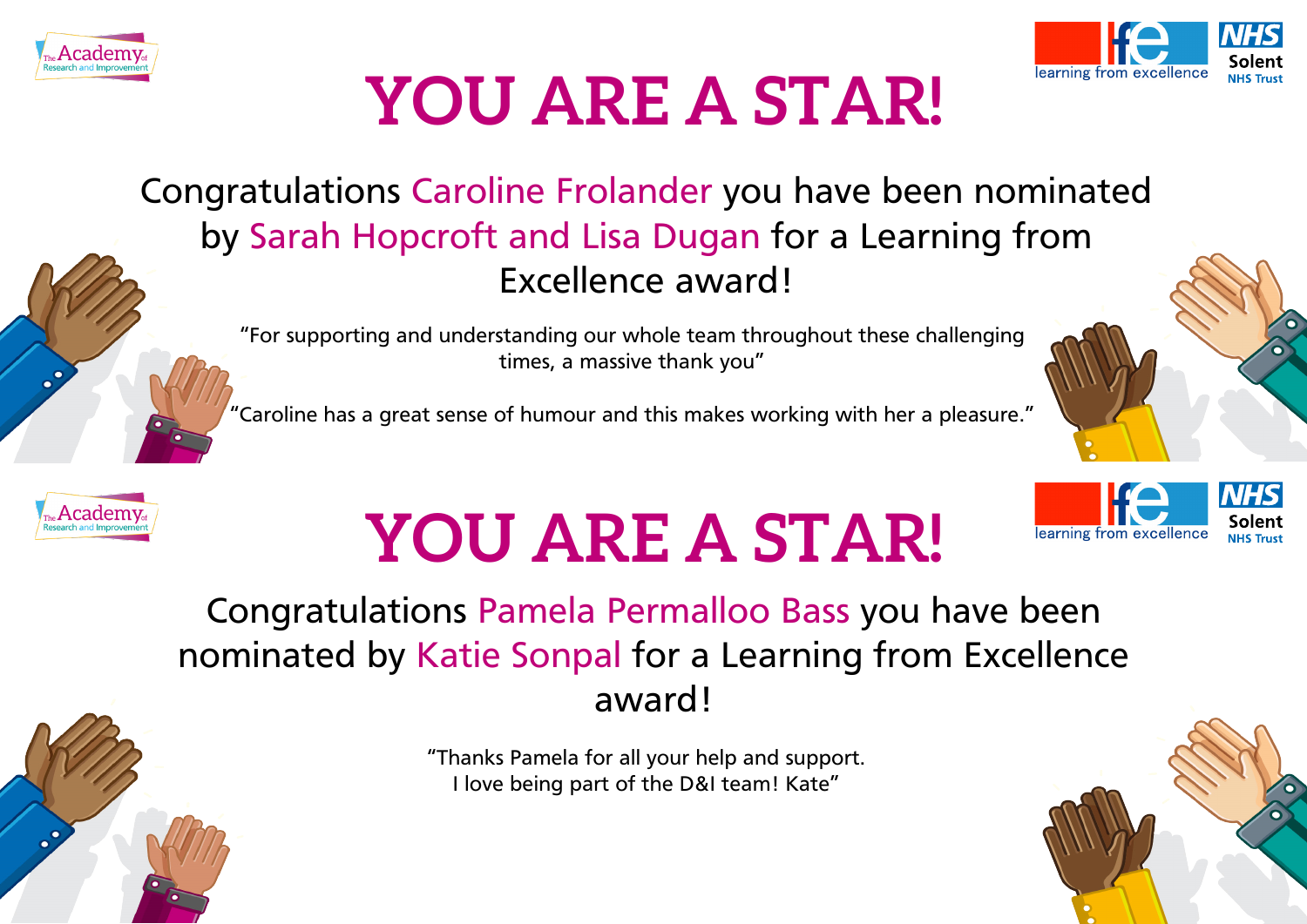



#### Congratulations Julie Crompton you have been nominated by Esme Welbourne Davies for a Learning from Excellence award!

"Thank you for all your on going and incredible support xxx"



# **YOU ARE A STAR!**

#### Congratulations Bethany Wood you have been nominated by Jo Tedbury for a Learning from Excellence award!

"Bethany, it has been a pleasure working with you on the memory aids project. You are a talented graphic designer; your enthusiasm and hard work in bringing your idea to life for the benefit of other service users is amazing .You have created something really special that will benefit so many people."

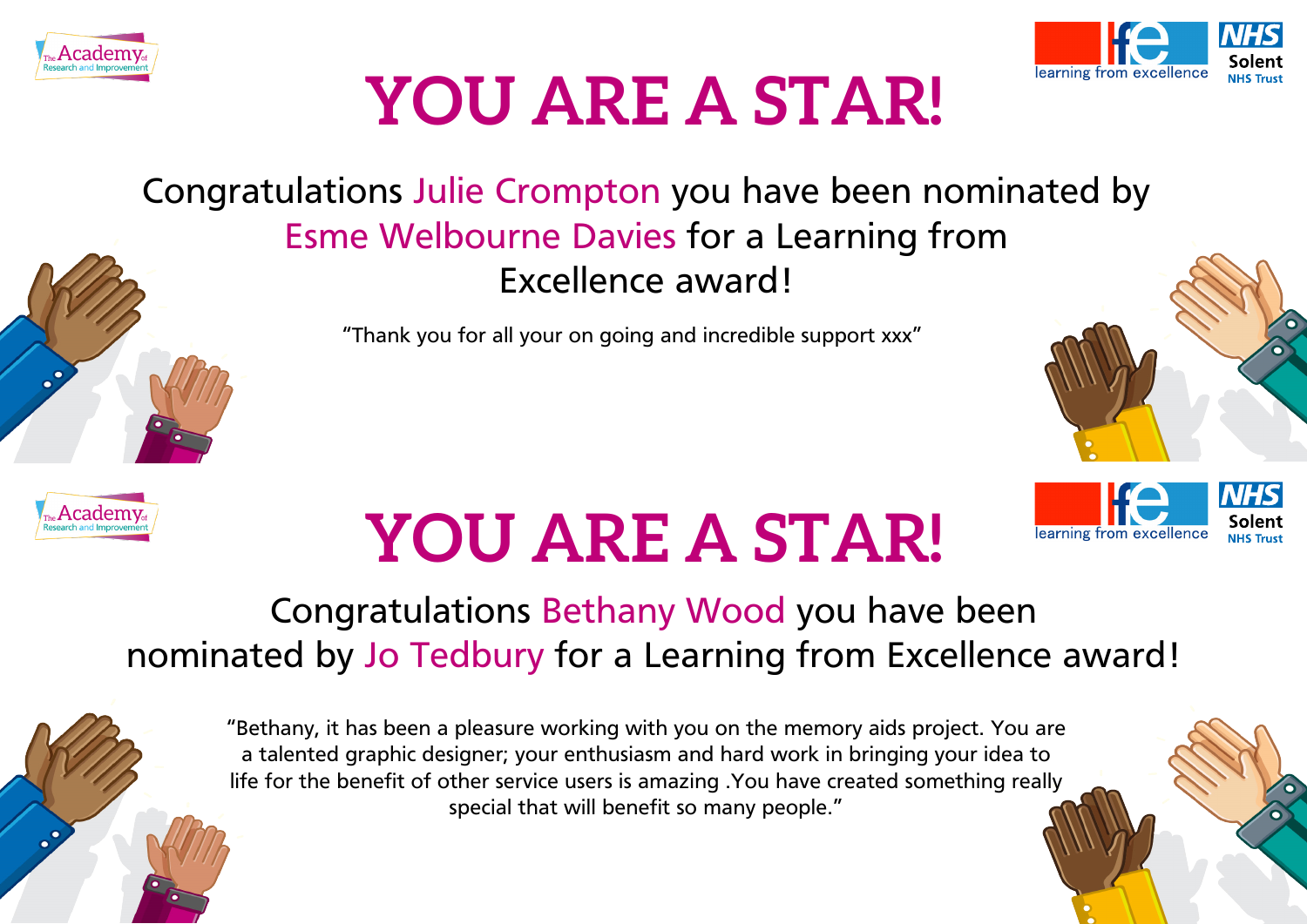



#### Congratulations Kathryn Hammond you have been nominated by Leanne Quigley for a Learning from Excellence award!

"Thank you for everything you have done Kathryn. We really appreciate it. From the LD Team"





### **YOU ARE A STAR!**

#### Congratulations Julian Martin you have been nominated by Kaye Smith and the whole Academy team for a Learning from Excellence award!

"Julian, you are a valued member of our team and you offer your time willingly and voluntarily. These are some of the descriptions of you from our wider team. You are helpful, kind, willing and a real joy to be around. You have a warm and positive attitude and show a genuine interest and concern in other team members. you have a light hearted sense of fun and you are a pleasure to be around, all the while getting on with tasks efficiently. We are very glad that you are simply part of our team! A sincere thank you."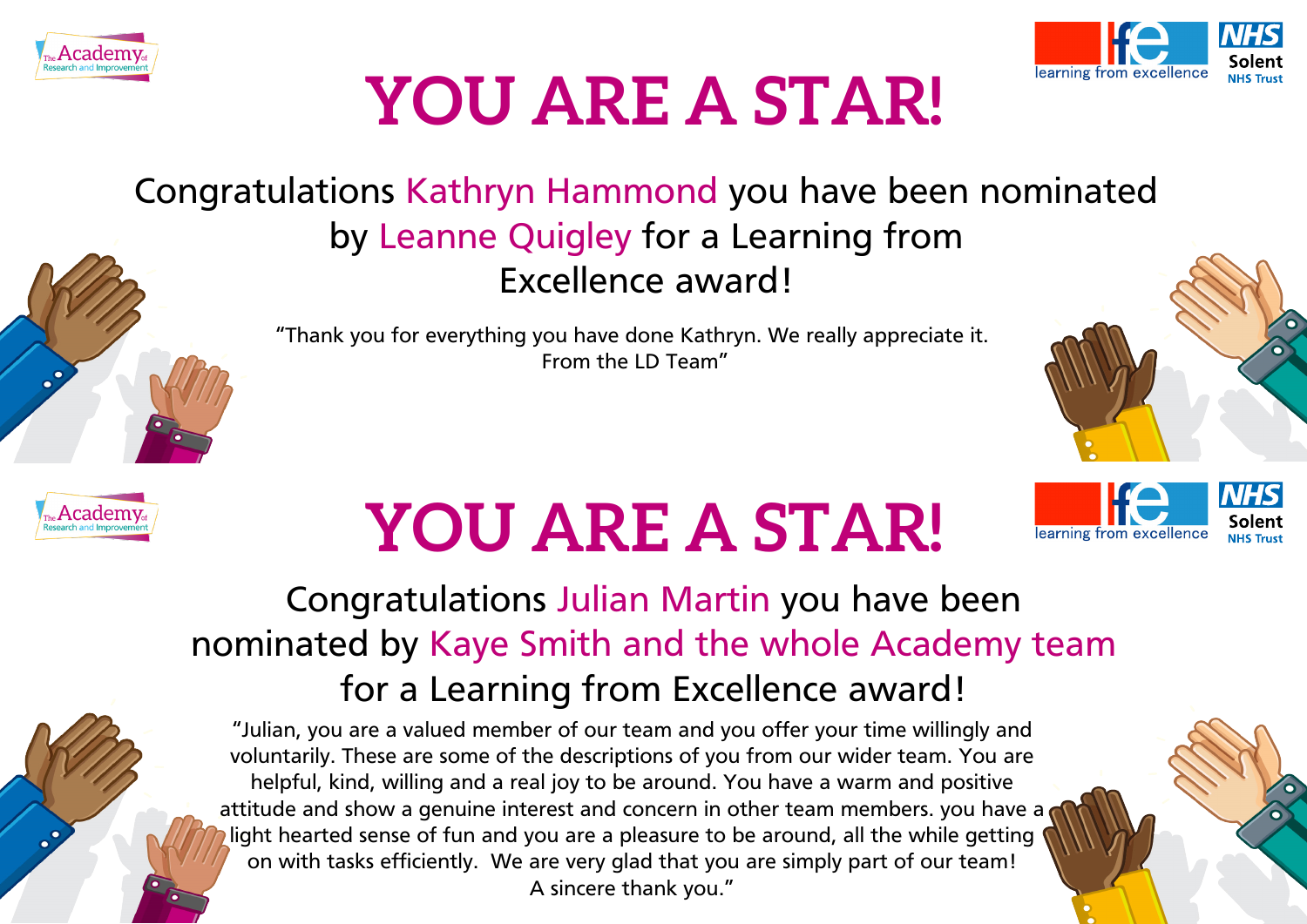



#### Congratulations Jacqui Wilkinson you have been nominated by Dani Charge for a Learning from Excellence award!



"Jacqui has been the very most supportive boss I have ever had! She is encouraging, positive and kind hearted. Jacqui is always there for the team, no matter how big or small the problem. Her enthusiasm rubs off on to all of those around her and it's a joy to be part of her team."



learning from excellence

**NHS** 



# **YOU ARE A STAR!**



"During the Covid response, when we were brought together to work as a team, Vicki kept our spirits and energy high by ensuring we never ran out of M&S Percy Pigs!"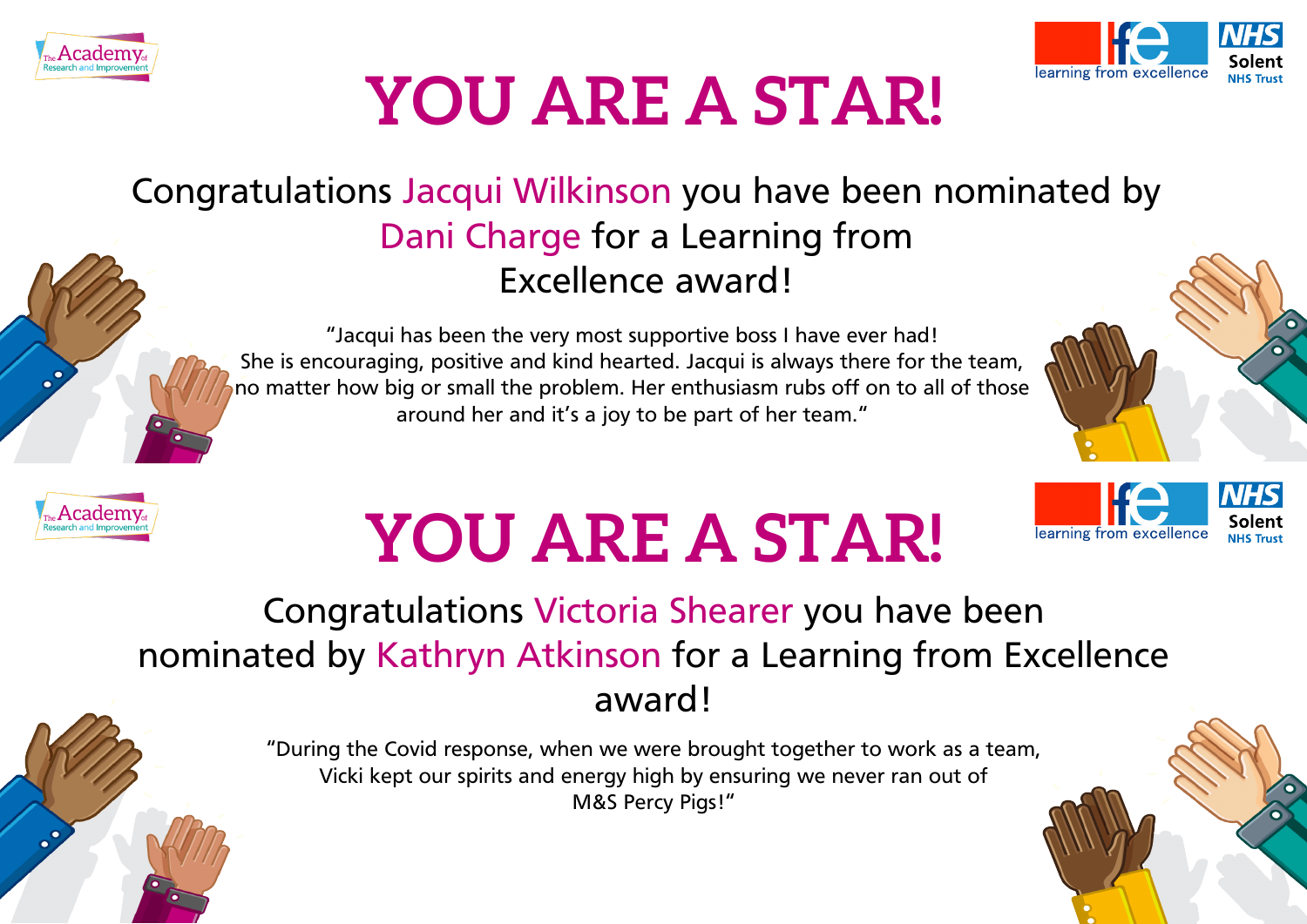



#### Congratulations Ruth Denford you have been nominated by Julia Wittcomb for a Learning from Excellence award!

"Ruth, I have nominated you because to me you are invaluable. I don't believe our team could exist without your constant support. Thank you so much for all you do. xx "



learning from excellence



# **YOU ARE A STAR!**

#### Congratulations Mark Hopkinson you have been nominated by Teresa Power for a Learning from Excellence award!

"Thank you so much Mark for all your hard work during a very difficult year. I really appreciate your determination and willingness to develop how we manage Patient and Staff safety. "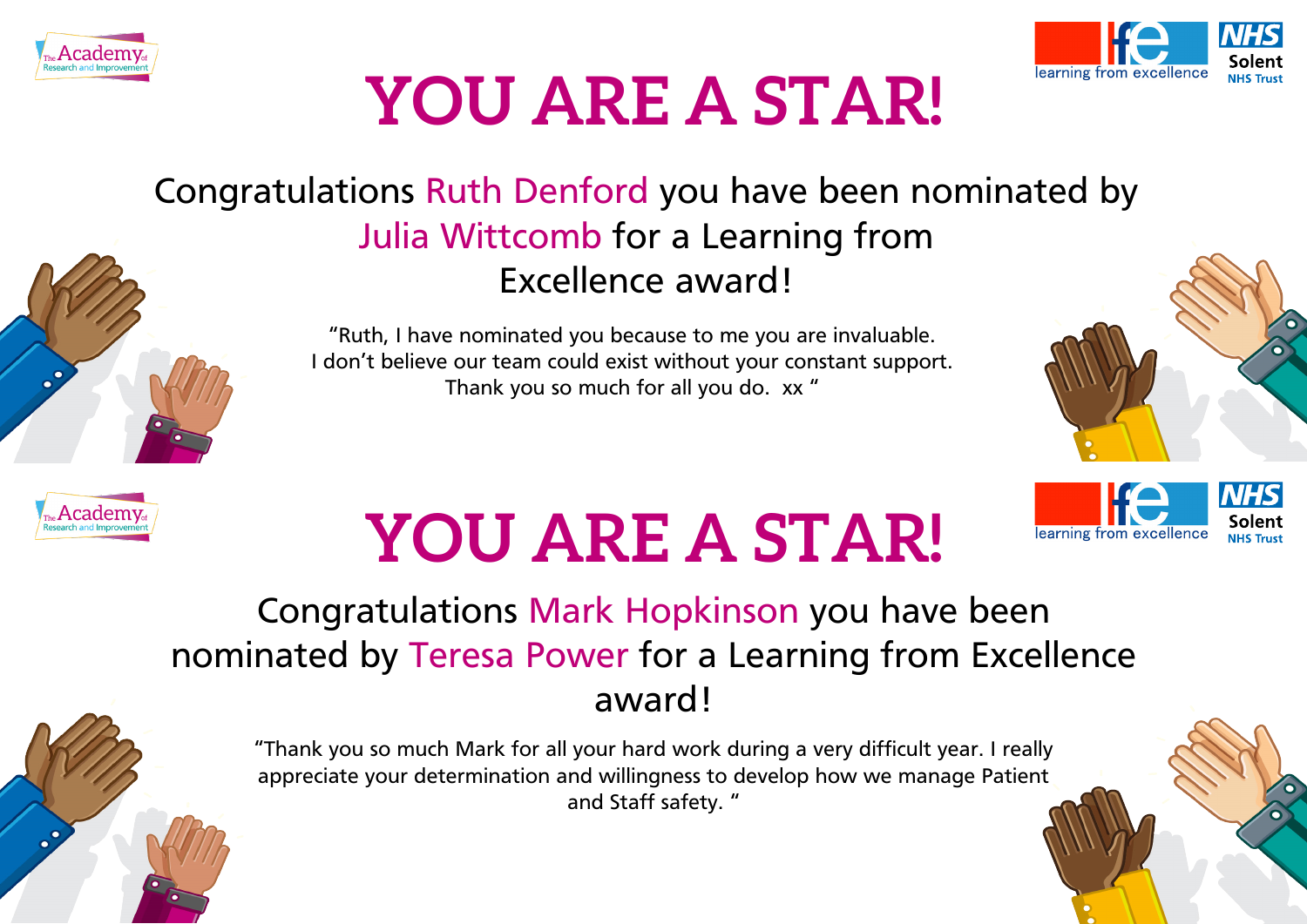



#### Congratulations Hannah Maskell you have been nominated by Gina Ford for a Learning from Excellence award!





learning from excellence



# **YOU ARE A STAR!**

#### Congratulations Jack Bridle you have been nominated by Katherine Pinckney for a Learning from Excellence award!

"Thank you Jack for all you do to support me"

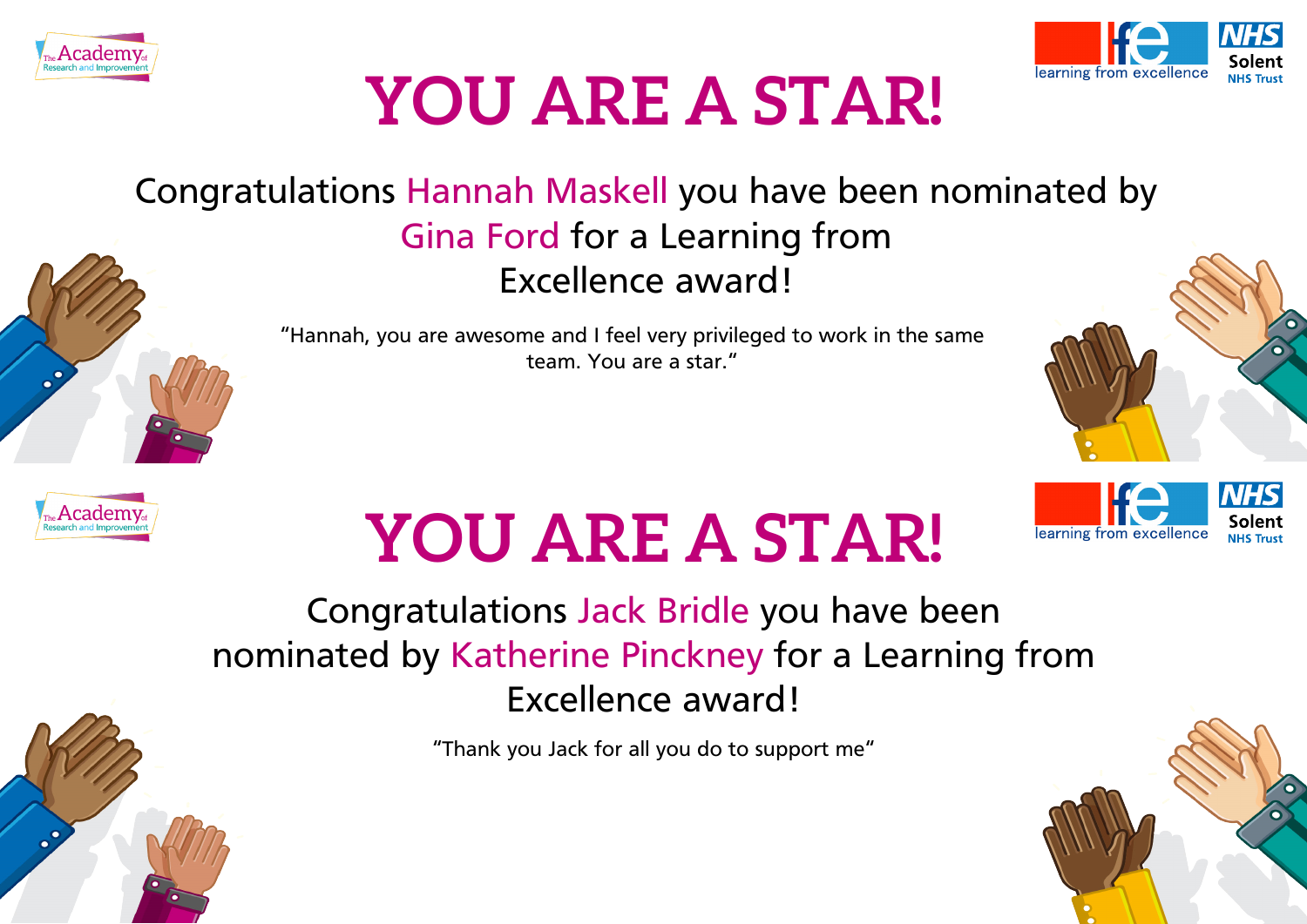



#### Congratulations Janine Gladwell you have been nominated by Kirstie Rogers for a Learning from Excellence award!

"I still don't understand data analysis but I have you for that!!! Thank you xx"



learning from excellence

# **YOU ARE A STAR!**

Congratulations Lauren Barnatt you have been nominated by Jessica Taylor for a Learning from Excellence award!

"Hi Lauren, thanks for giving the team support to continue delivering care despite these challenging times."

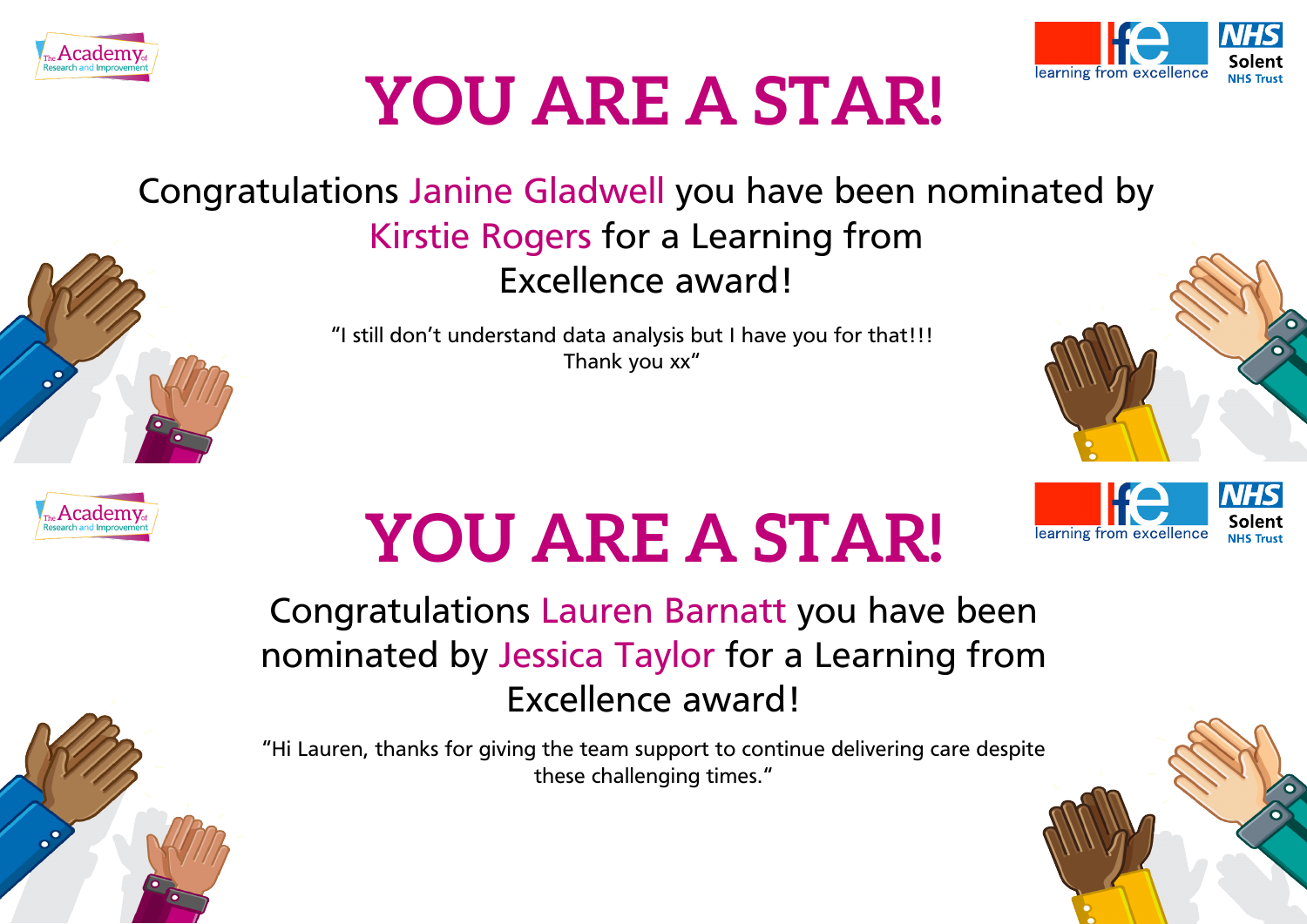



#### Congratulations Diana Harrison you have been nominated by Nick Le Prevost for a Learning from Excellence award!

"Thank you Diana, you are a star!"



# **YOU ARE A STAR!**

#### Congratulations Sarah Oborne you have been nominated by Otibho Machie for a Learning from Excellence award!

"Thank you so much Sarah. I really and truly appreciate all your help and guidance this past year :)"

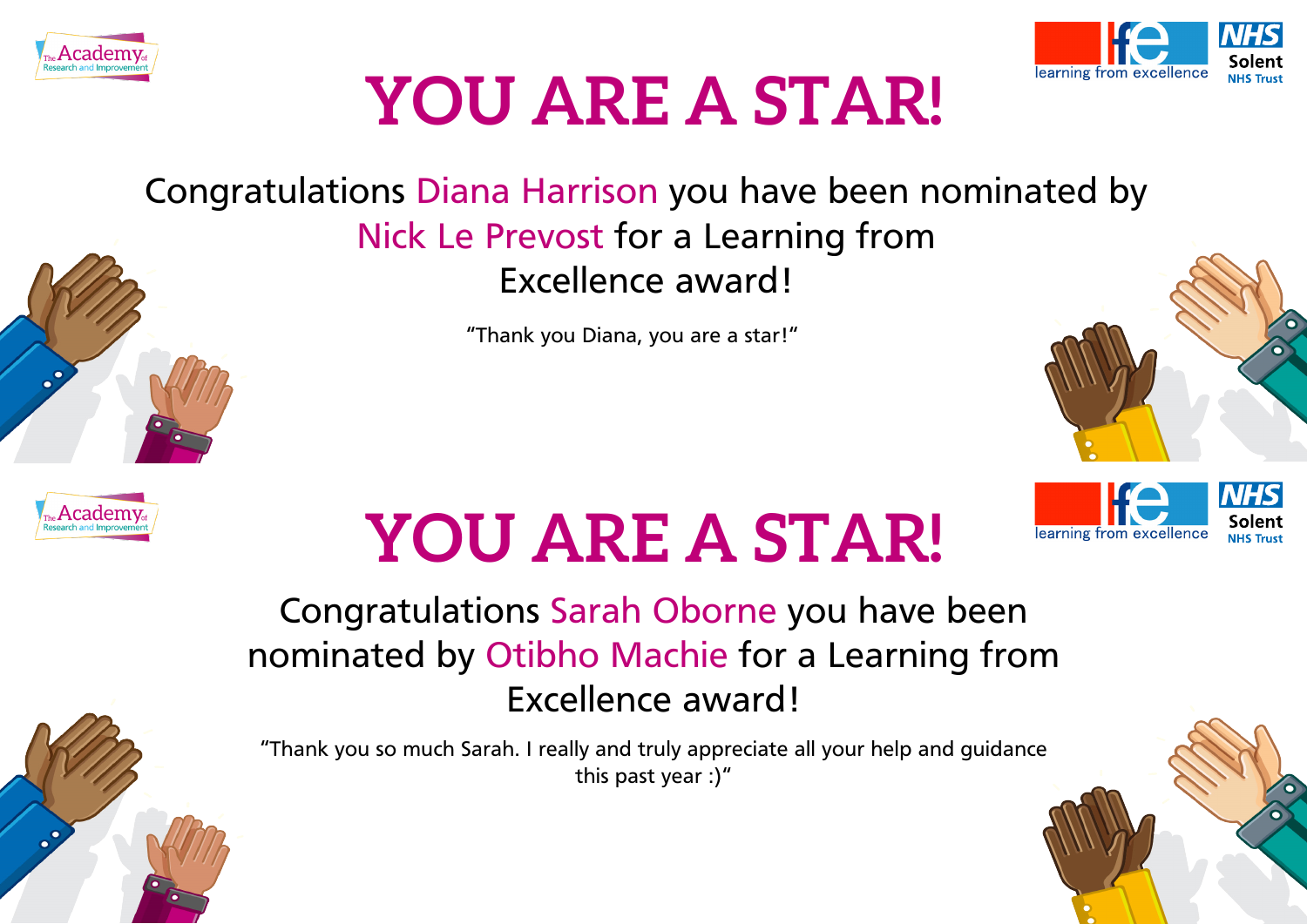



#### Congratulations Jane Whitehead you have been nominated by Jo Turpitt for a Learning from Excellence award!



"Thanks for all your hard work on Prep, without you Prep wouldn't have been the success that it is today. Hats off to you - the new Kylie of Prep world!"



# **YOU ARE A STAR!**

Congratulations Kat Bond you have been nominated by Audrey Weedon for a Learning from Excellence award!

"Keep doing what you're doing!"

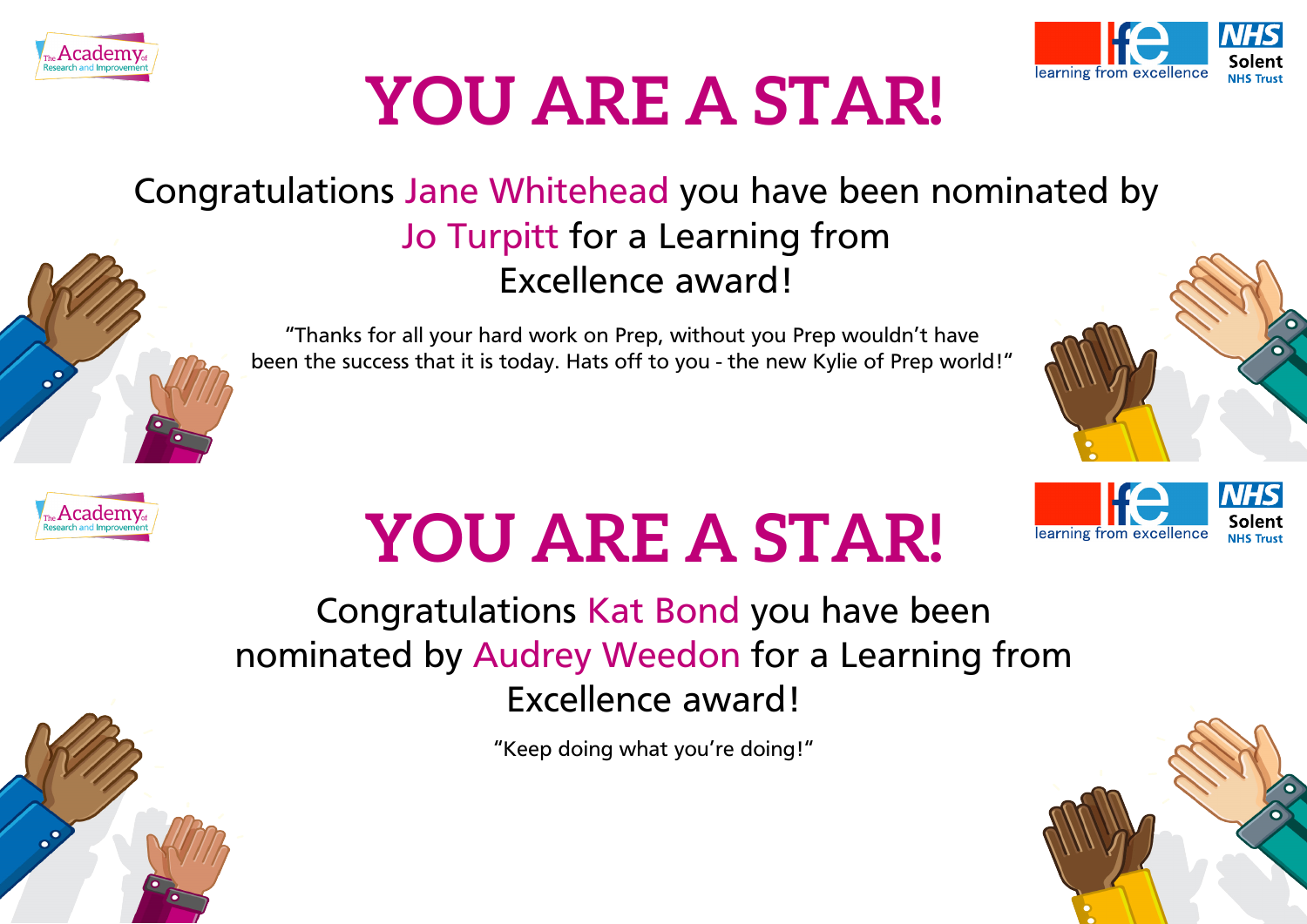



#### Congratulations Pamela Permalloo-Bass you have been nominated by Kate Sonpal for a Learning from Excellence award!

"Thanks for all your help and support that you have given me since joining Solent. Kate"





# **YOU ARE A STAR!**



#### Congratulations Teresa Hall you have been nominated by Samantha Haynes for a Learning from Excellence award!

"Teresa is a supportive colleague and always gives 100%"